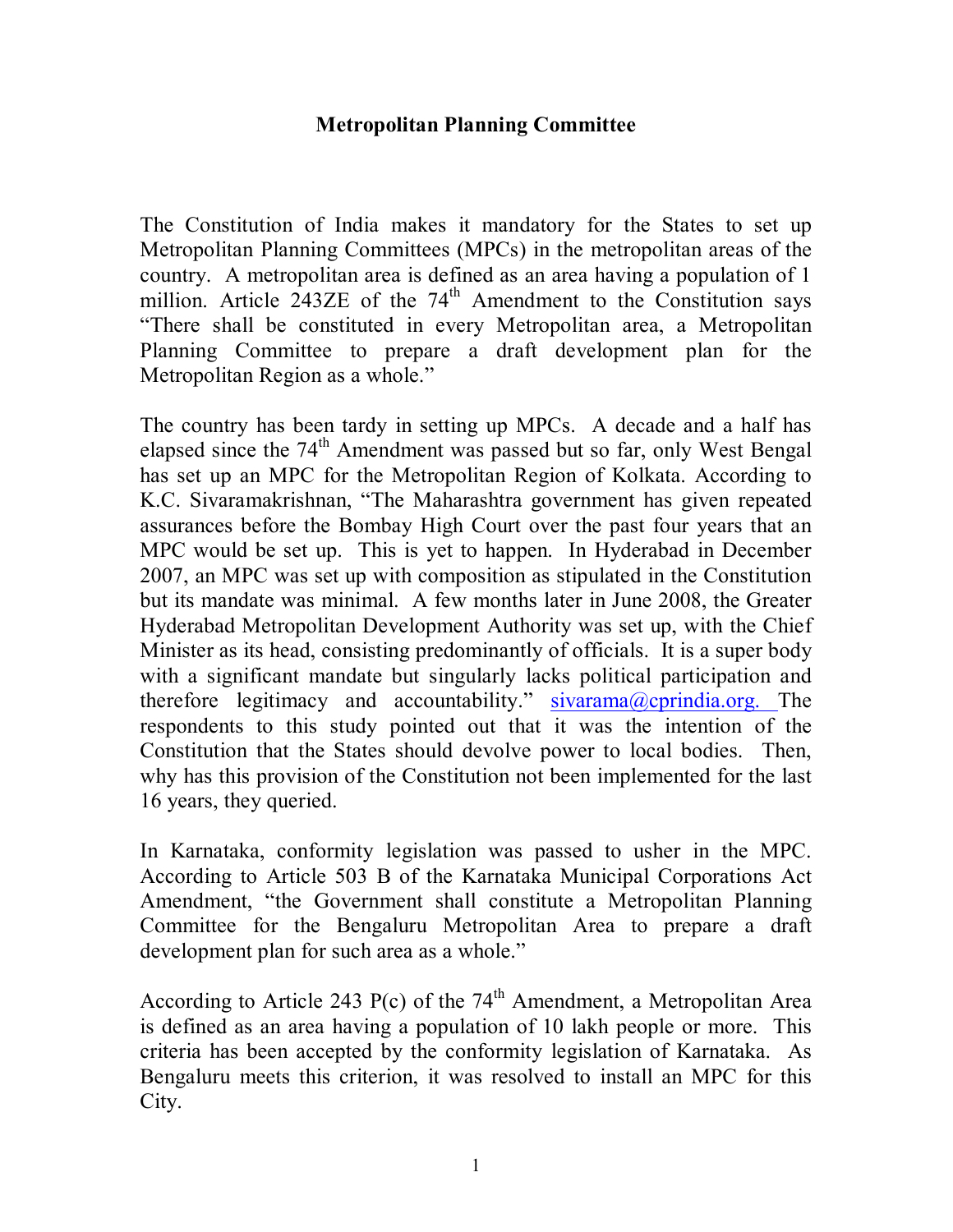# **Bengaluru City**

Bengaluru has undergone phenomenal growth in the last five decades. From a sleepy pensioner's paradise, it has hurtled towards becoming a booming metropolis. As Janaki Nair says in *The Promise of the Metropolis: Bengaluru's Twentieth Century* "no other contemporary Indian city allows us to track the passage from small town to metropolitan status within a few decades as well as does Bangalore."

The population of Bengaluru has grown from 0.8 million in 1951 to 5.68 million in 2001. It is the fifth largest metropolitan city in the country. The city houses a large number of Public Sector Undertakings. It has a number of premier educational institutions and has long been known as a centre for science and technology. In more recent decades, it has become a centre of the textile industry as well as the knowledge-based industries of IT and Biotechnology. It is regarded as a global hub along with Silicon Valley, Boston and London. "To be Bangalored" has entered the lexicon as synonymous with losing one's job to someone in this city!

The City is a key contributor to the economic growth of the State. While the area of metropolitan Bengaluru is less than 0.5% of the area of the State, it contributes 75% of the corporate tax collection, 80% of the sales tax collection and 90% of the luxury tax collection in the State. The city has seen a five-fold growth of state tax revenues during the period 1990-2003, which is unparalleled in this country.

## **Purpose/Objectives of a Metropolitan Planning Committee**

The rapid and unprecedented growth of Bengaluru has created a great strain on the infrastructural facilities and urban services of the city. Adequate water supply for its burgeoning population, good drainage, street lighting, a good transport system, solid waste management and provision of other civic amenities are sorely lacking and are the need of the hour. The Committee on Urban Management of Bengaluru 1997 pointed out that "there is a total absence of an integrated planning machinery" in Bengaluru. One of the main tasks of the MPC will be to streamline and rationalize planning for the metropolis so that it is able to effectively cater to the demands of a large and growing population.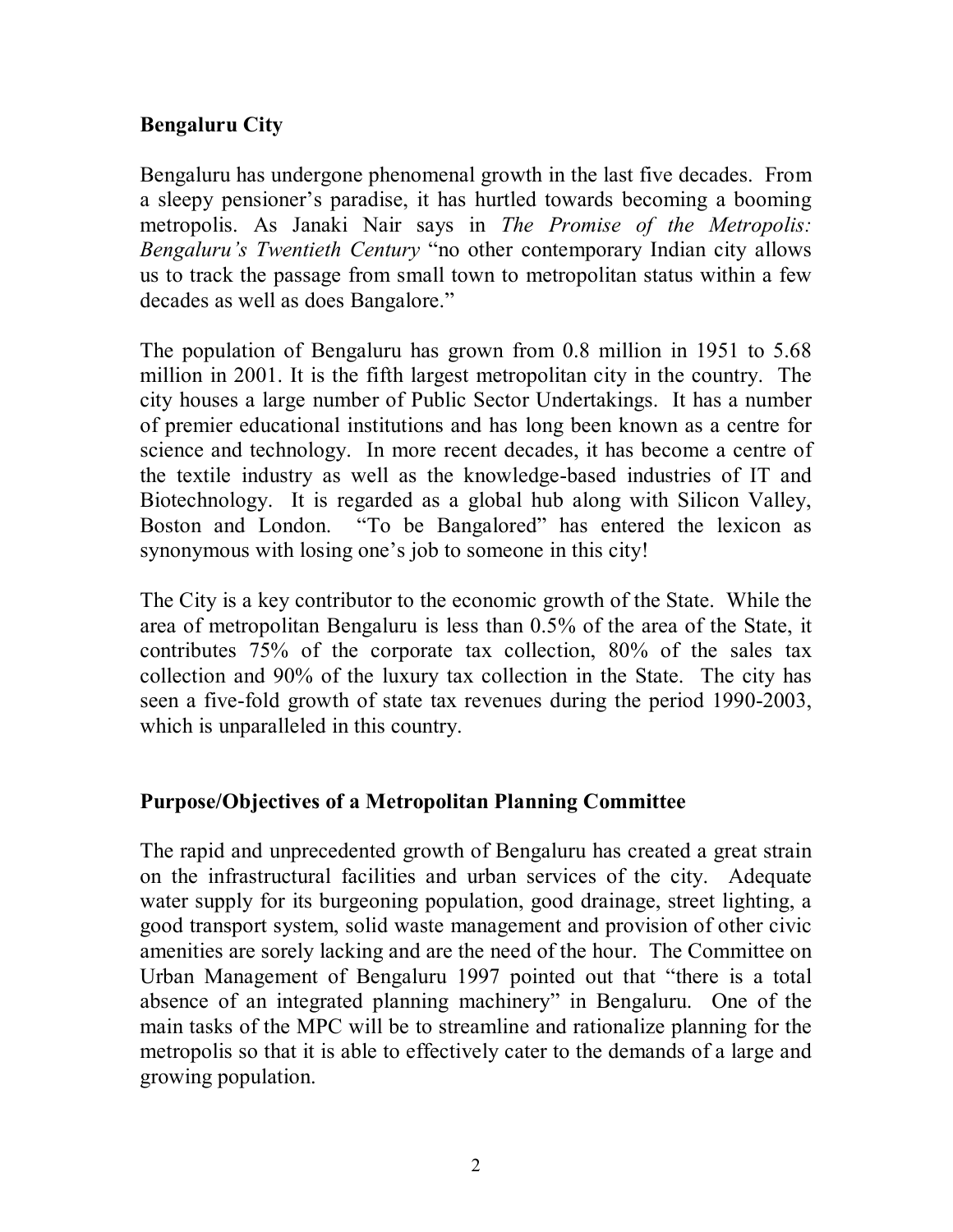#### **Functions and Powers of the MPC**

The Constitution is clear about the functions to be assigned to the MPC. It states that the MPC shall be constituted "to prepare a draft development plan for the Metropolitan Area as a whole". This then is the main function or the *raison d'etre* for the MPC.

The Constitution leaves it to the legislature of a State to "make provision with respect to the functions relating to planning and co-ordination for the Metropolitan area which may be assigned to such committees."

At the same time, the Constitution states that "every Metropolitan Planning Committee shall, in preparing the draft development plan

(a) have regard to:

- (i) the plans prepared by the Municipalities and the Panchayats in the Metropolitan area
- (ii) matters of common interest between the Municipalities and the Panchayats, including coordinated spatial planning of the area, sharing of water and other physical and natural resources, the integrated development of infrastructure and environmental conservation
- (iii) the overall objectives and priorities set by the Government of India and the Government of the State
- (iv) the extent and nature of investments likely to be made in the Metropolitan area by agencies of the Government of India and of the Government of the State and other available resources whether financial or otherwise
- (b) consult such institutions and organizations as the Governor may, by order, specify.
- 4. The Chairperson of every Metropolitan Planning Committee shall forward the development plan, as recommended by such Committee, to the Government of the State.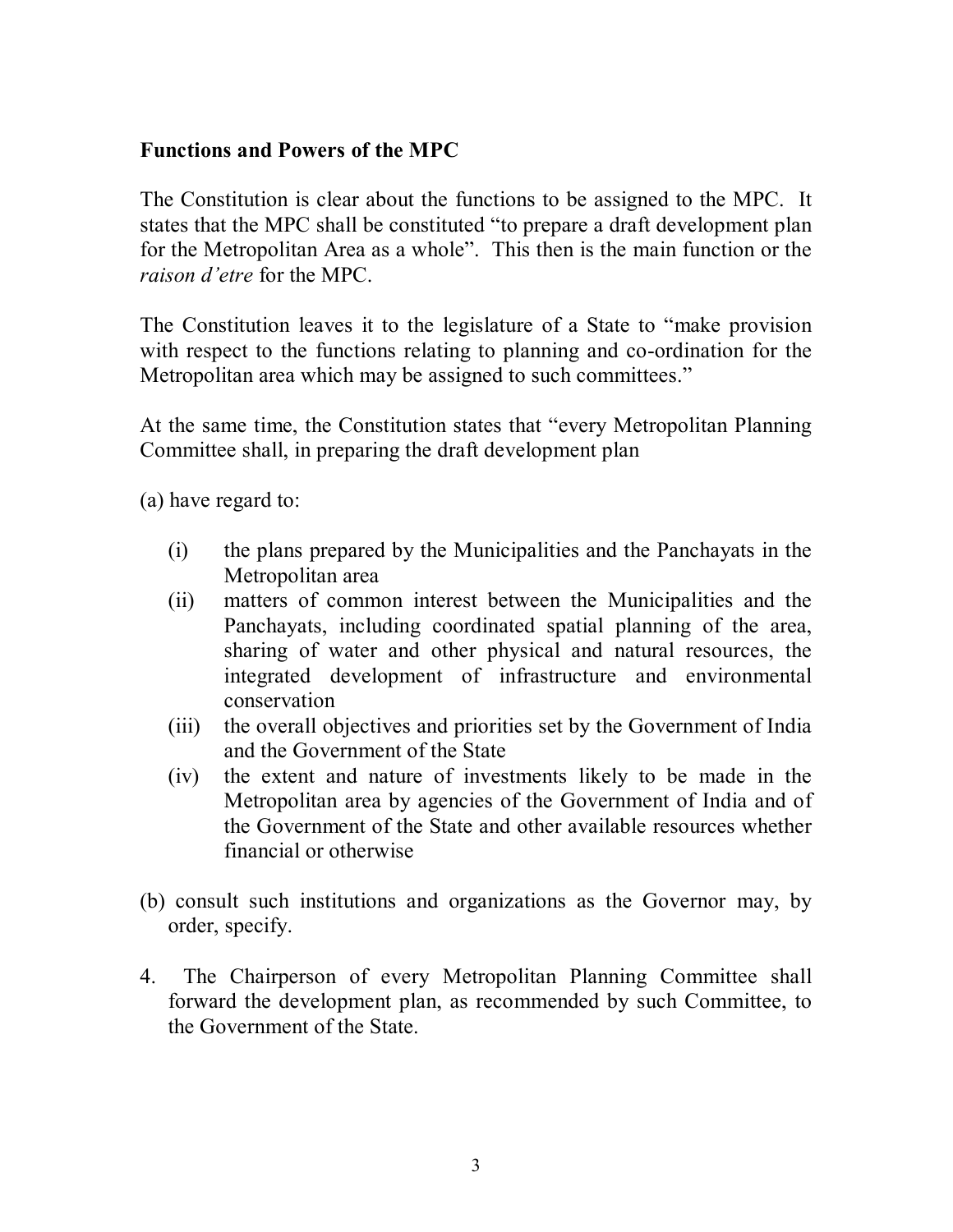The Karnataka Municipal Corporations Act, Art 503B, wholly reiterates and repeats verbatim the Constitution regarding the functions of the MPC and the manner in which the Committee has to carry out the functions.

**Janagraaha, an NGO**, in its study entitled Urban Government Reforms, points out that in preparing a comprehensive Metropolitan Plan, the plans prepared by the municipalities and panchayats in the MPC area will have to be consolidated and in turn, the MPC plan will act as guidance for each of these local governments to prepare their plans.

Jannagraha portrays a few steps which will go into the making of a consolidated Plan.

- 1. Preparation of Area Plans by the rural and urban local bodies.
- 2. Integration of area plans and departmental plans
- 3. Putting together all the plan proposals and formulating a draft Metropolitan Plan
- 4. Discussion of the draft Metropolitan Plan and forwarding it to the MPC/State Planning Commission.

According to Janagraaha, at each stage of formulation of the Metropolitan Plan, it is necessary to ensure:

- 1. Linkage with the three tiers of Panchayats and the ULBs.
- 2. Removal of overlapping/duplications.
- 3. Preparation of estimates
- 4. Estimation of likely employment generation and possible poverty reduction
- 5. Environmental check of the impact of the carrying capacity of the resources.

The plans will include not just spatial planning but also sectoral planning such as transport, solid waste management, and many other sectors which are delineated in the  $12^{th}$  Schedule of the  $74^{th}$  Amendment.

**Lalitha Kamath**, **an independent researcher into urban issues**, says that the MPC's planning function involves four aspects: consolidation, convergence, rationalization and integration. Consolidation takes place vertically, from lower level to higher level, i.e. from village to district level. The ward plans are submitted to the Gram Panchayat which consolidates them into a GP plan. A further consolidation of plans takes place at the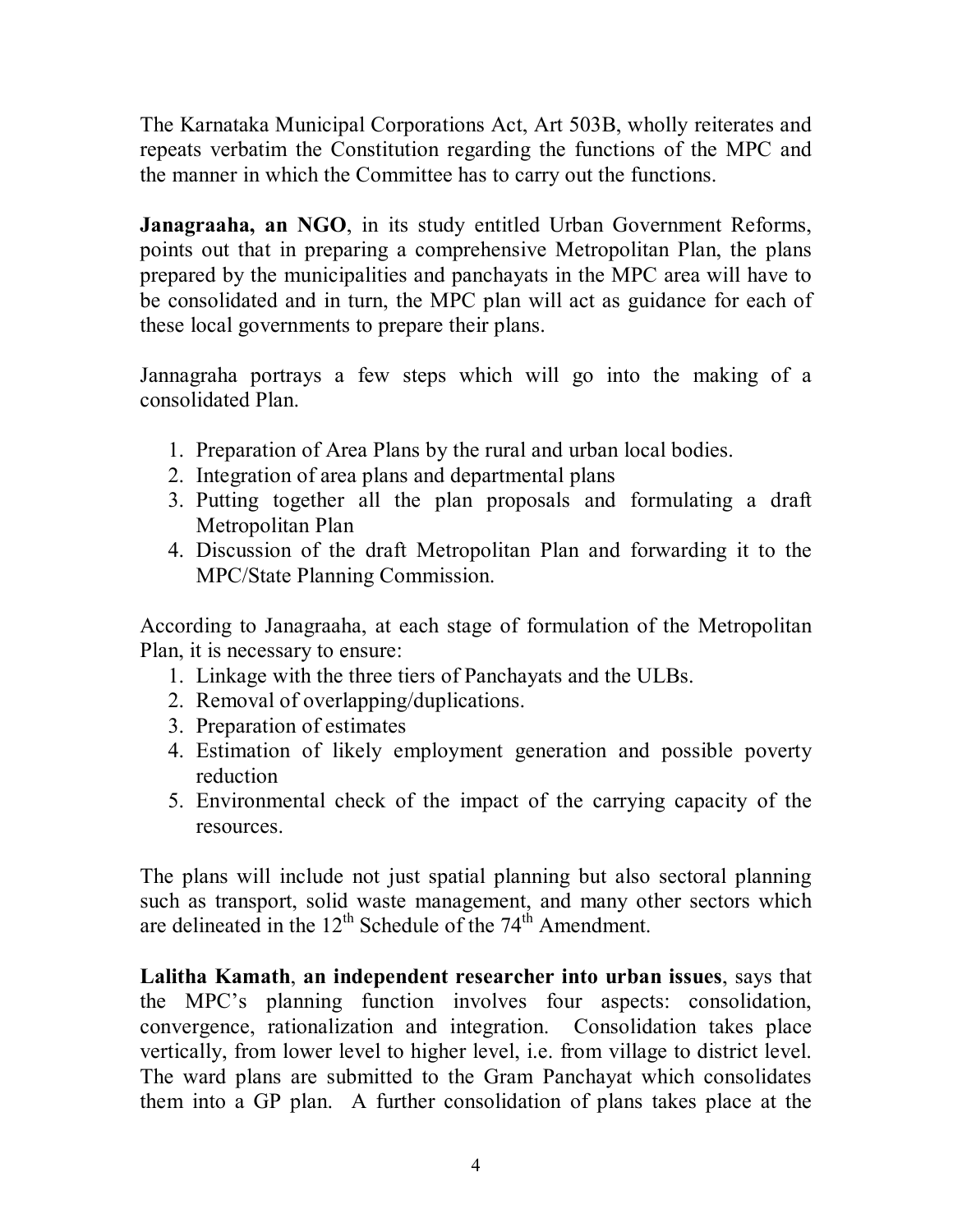Block level and at the District level. Similarly, there is a consolidation of plans at the municipality level.

Convergence takes place when the municipality and panchayat plans are merged. These are then sent up to the MPC.

At every level, particularly the MPC, a rationalization of plans has to take place. Thus, if municipalities and rural local bodies make the same demands, say a market or a check dam or whatever, it need not be built in every single area but has to be rationalized in a common location which is accessible to both, the urban and the rural. Finally, the MPC will come out with an integrated plan for the whole Metropolitan Area.

**Powers**: Lalitha points out that the MPC would not be able to alter the plans that have been set up by the urban local bodies as that is the whole point of decentralized planning. "Whatever is actually reflected in the Local Body plans cannot be changed by the MPC; that is not in their power. What is in their power is to do some amount of integration of plans." She says, "There is no point in going through an elaborate planning process if it can be overridden at the top level."

According to Lalitha, the MPC can at best act as an arbitration forum when there is conflict between, say, the urban and rural local bodies. There should be an arbitration forum where conflicts can be discussed and negotiated and the MPC can serve this purpose. This is an important function that the MPC can perform. There may be conflicts between sharing of resources or issues such as management of pollution, the consequences of economic growth and so on. The MPC will be an ideal place to provide a forum for recourse to such conflicts. Representation should be given to all the parties involved so that they can discuss their grievances and negotiate a solution.

**The Report of the Expert Committee on Governance in the Bangalore Metropolitan Region and BBMP, 2008,** also known as the **Kasturirangan Report** however, says that in order to carry out its functions of planning and coordination, "the MPC should be vested with the necessary executive powers by law and regulation to perform this role." It further states that "the MPC is not to be considered merely as a rubber-stamping authority which collates existing plans. The MPC must go beyond considering the plans submitted to it by the ULBs and the RLBs before proceeding to develop a comprehensive metropolitan-wide plan. To do this effectively, the MPC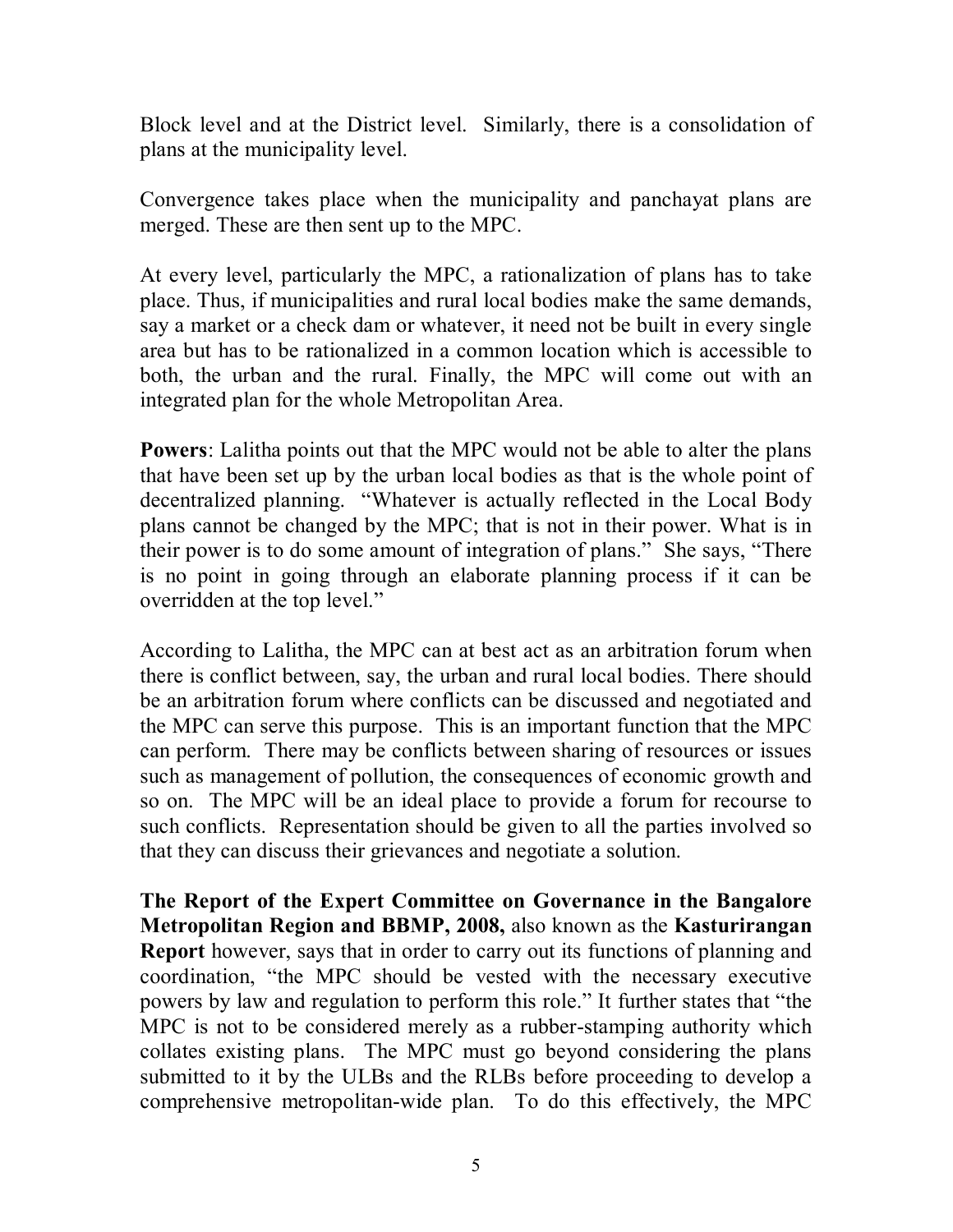should be given the statutory power to review and suggest changes and in certain cases overrule ULB and RLB plans on issues which have a regional significance."

The Kasturirangan Report further states that "we need to develop and put in place a clear hierarchy of planning institutions and plans where the Metropolitan Development Plan under the MPC should co-ordinate and override all other plans developed by other state functionaries and local bodies in the metropolitan region" and "the institutional hierarchy whereby the MPC is conferred with the overall decision-making power in this area must be established in the statutes to be drafted for creation of the MPC in Karnataka."

While the functions of the MPC are clear, the matter regarding the powers conferred on the MPC need to be discussed and debated. The relationship between the Urban and Rural Local Bodies (and there are many in the Bengaluru Metropolitan Area such as the BBMP, the CMCs, TMCs and GPs) and the MPC needs to be carefully nurtured, without any feeling of highhandedness on the side of the MPC. Any course other than this will tend to weaken local bodies, go against Article 40 of the Constitution, undermine the fragile democratic framework of the Metropolitan Area and have a countervailing effect on the MPC and its legitimacy in the eyes of the people.

Hence, it may be wise to tread carefully. The MPC should not undermine the ULBs and RLBs and ride roughshod over the plans of these democraticallyelected institutions. The RLBs and ULBs are directly elected bodies and closer to the people. The MPC, on the other hand, is a body of indirectly elected members, elected by a single transferable vote. It is hence twice removed from the people.

**T.R.Raghunandan, Union Minister of Rural Development and Panchayat Raj,** was wary of giving powers to the MPC. He said that "the moment somebody gets into an organization, he wants to use it as a mechanism for dispensing patronage. In many of the states, the DPC is emerging as the fourth tier of local government. In fact, it is becoming another centre of power. Sanctions have to be given by the DPC. So, the DPC is an insidious mechanism by which the Collector gets a commanding role. This is the case with Kerala. Every plan has to be sanctioned and approved by the DPC. And the Collector is the co-Chairman of the DPC.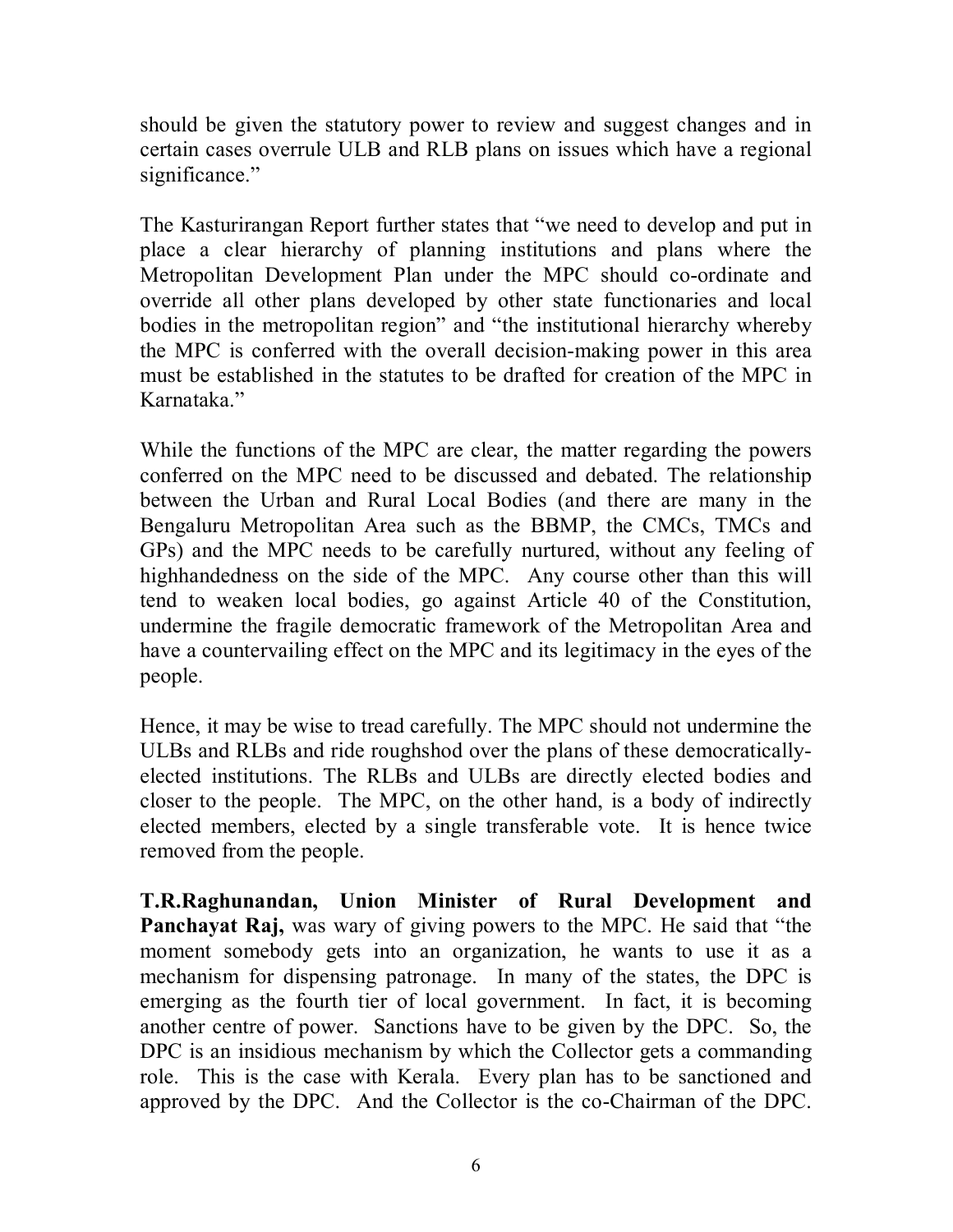So the whole thing is stage-managed. It is not decentralized planning but decentralized petitioning. People submit their petitions. Eventually who gives the clearance is a well-guarded secret; it goes all the way up to the DPC. This could well happen to the MPC. The politics of patronage will be very high in the MPC."

Regarding regulatory powers, he said that the MPC should not have any 'regulatory' or 'supervisory' powers. It is twice removed from the people. It should not have a citizen interface; it can have an institutional interface. At best, it can knock institutions like the BDA for violating the plans. It should be a simple planning and co-ordination body.

On the whole, Raghunandan was against the concept of a hierarchy and the MPC emerging as a supra-local body over the municipalities. In fact, he wanted to do away with hierarchies within the local bodies such as the threetiered Panchayati Raj system. He said that there should be only one tier, the municipality or call it what you will; that is the structure that one encounters in other countries like Norway. The present Panchayati Raj system has been structured like a government department, he said.

Regarding powers, **Anita Reddy**, **head of AVAS**, (**Association for Voluntary Action and Service) and member of ABIDe**, said that words such as 'regulatory' and 'supervisory' had a frightening connotation. She would prefer to use the word 'monitoring', in that the MPC could monitor the implementation of the plan and its members could ensure that the poor are indeed benefited.

**P.R. Ramesh, ex-Mayor, BMP**, pointed out that the MPC should have the function of co-ordinated planning. This planning process takes into account not only the plans of the urban and rural local bodies but of the parastatals as well. He emphasized that the MPC is merely a planning body and not an executive body. He also said that the MPC will engage in long-term planning; for a period of about 25 years.

In order to bring out its numerous plans such as a topographic plan, an economic development plan, a socio-economic plan, a plan of its natural resources etc., the MPC will need to have access to data on all these sectors. After collection and collation of all the data, the MPC will bring out a comprehensive and long-term plan, he said.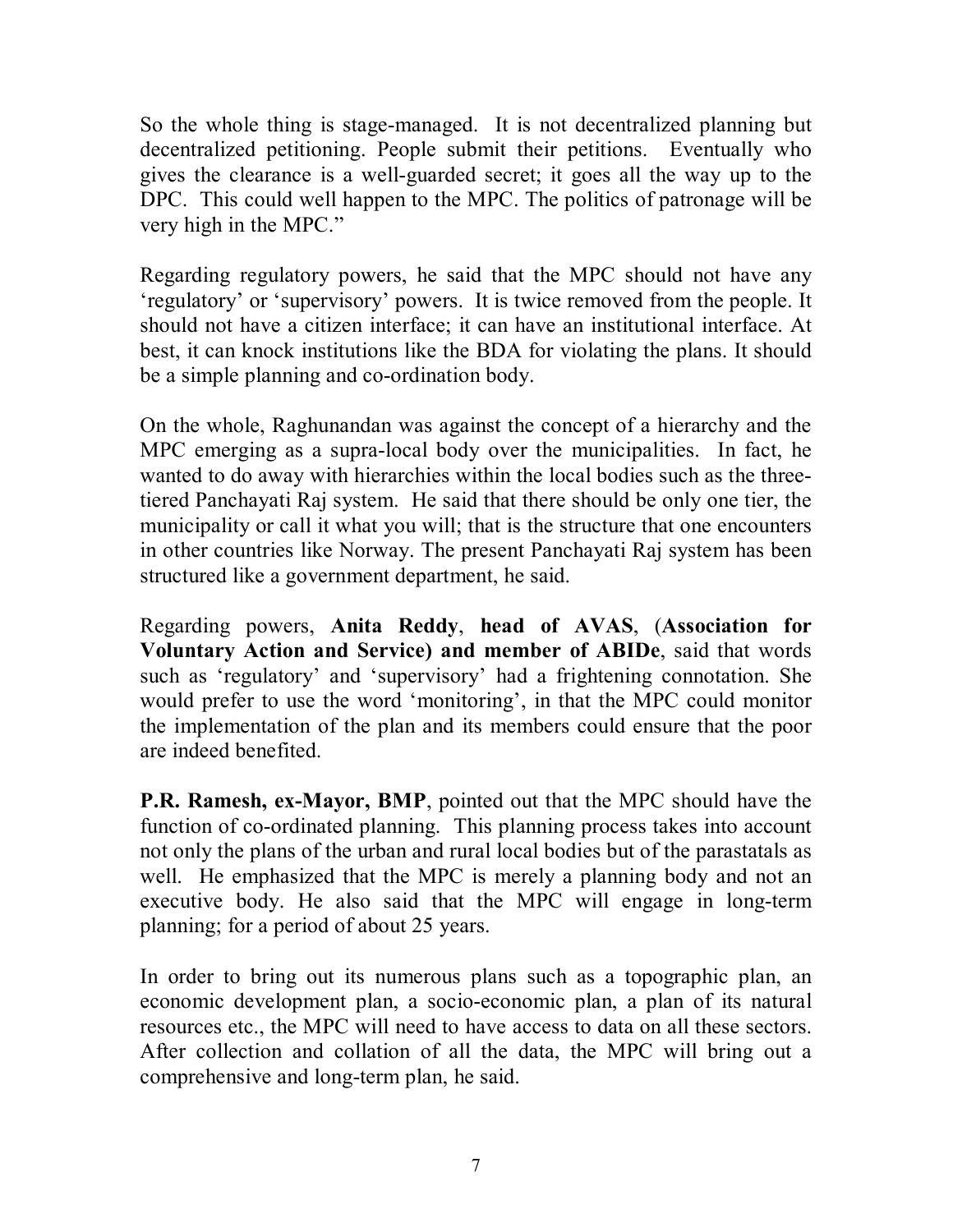**K. Jairaj**, **chief of BESCOM**, said that as per his experience as BBMP Commissioner for two terms, "we require a body which will plan for the city cutting across the functional responsibilities of various organizations and departments. For instance, you have the BBMP, BDA, Water Board, BESCOM, Land Authorities, etc. We require one planning grid for the whole city." He said that whereas the BBMP does internal planning, the MPC will be above that. It will do macro-planning and come out with a structural plan like the CDP.

**Powers**: He said that once the plan is in place and is approved by the government, there can be no violations of the plan. All the parastatals and the government departments will have to follow the plan.

**Gopal Naik**, **Professor, IIM-B,** said that the functions of the MPC should be coordinated and integrated planning. "It should not get into implementation. That should be left to the local bodies." The BBMP would be able to implement projects but the capacity of the Rural Local Bodies within the Metropolitan area would have to be stepped up.

He said that the MPC should also have a monitoring function. "They should be able to come down heavily on the Local Bodies if they are violating the plans. Citizens should hold the MPC responsible for all the violations that take place."

**Ashwin Mahesh**, **Professor, IIM-B and member of ABIDe**, said that the MPC will have the functions of planning and coordination. "We need to see that somebody does the planning in an integrated way. At present, there is no coordinated planning. Transport planning does not take water into consideration, it does not take health into consideration. Even officials who are alert to the idea of integrated conversations are surely going to draw borders. The MPC, on the other hand, being a regional planning body, will have the attitude to see things holistically. They will know what they put in their water plans and health plans, so if there are implications for the other plans, they will be aware of them."

He pointed out that while planning is done by the MPC, implementation will be carried out by the Local Bodies.

**Vinod Vyasulu**, **head of Centre for Budget and Policy Studies** said, "now the planning is done by officials. Planning has to be done upwards in stages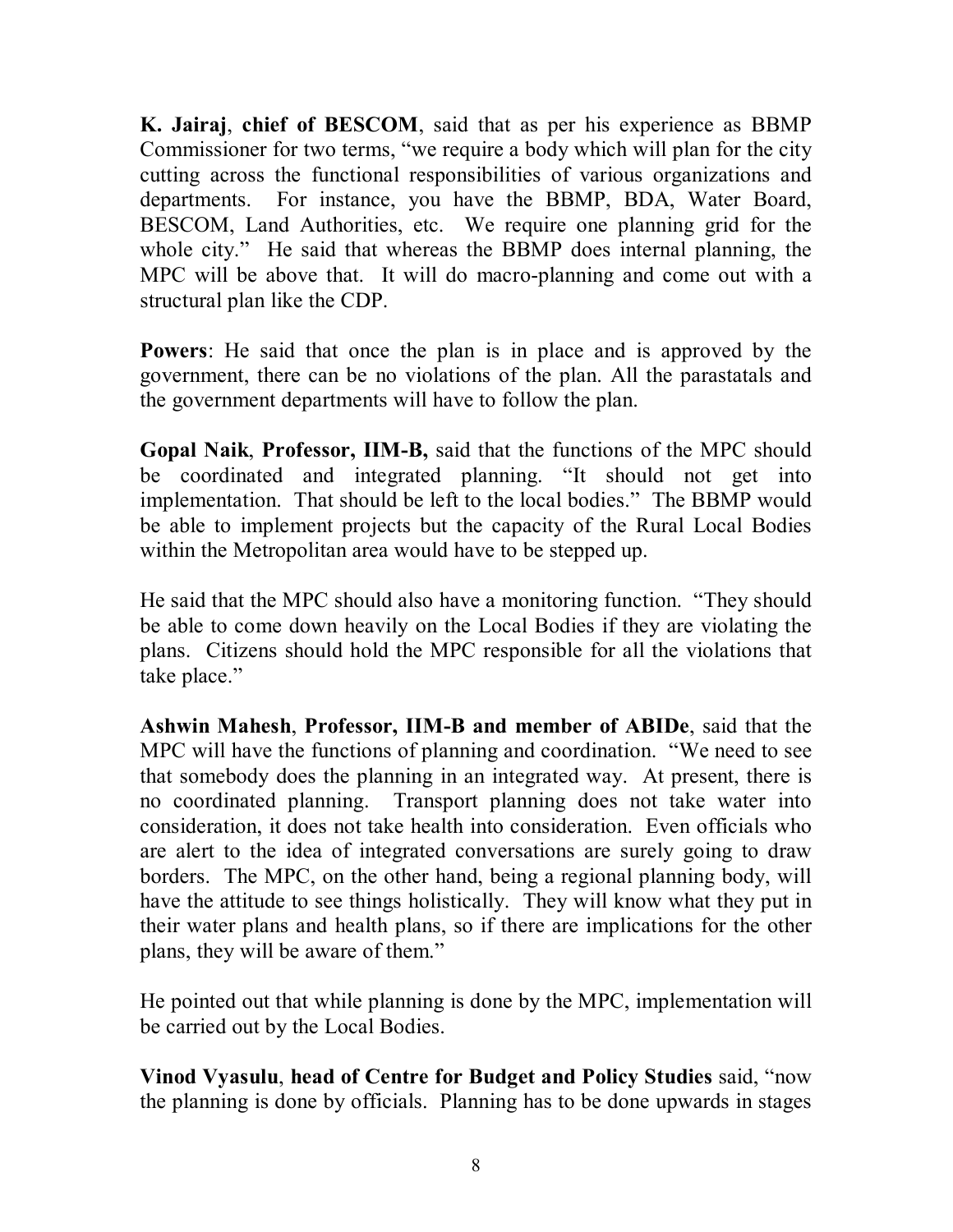through the elected bodies and not by the officials." At the same time, he hastened to add, planning is not the making of a wish-list; it has to be based on data of natural resources and needs of the people. It is a difficult process but we will learn by making mistakes. A lot of data has to be collected and a lot of hard work has to be done."

Vinod Vyasulu said that the MPC will coordinate plans and submit them to the local bodies. Each body will then have to approve the plans. Regarding powers of the MPC, he said "You cannot make the MPC a dictator which says, 'this is the plan. No way. The clout of the MPC stems from the fact that it is the only body that has put the plans together in an integrated manner. With every decision, some people stand to gain and others to lose. The only way forward is to have discussions. It is very destructive politics which says that so long as I get what I want, nothing else matters. That has to change. There has to be more of a negotiating culture."

**Anil Kumar, Professor, Institute of Social and Economic Change,**  narrated the process of planning in rural areas and it may be instructive for us to understand this process and learn from it. He said, "rural planning and urban planning are two separate processes in Karnataka. Rural planning starts at the ward sabha or village level. The Gram Panchayat President, Vice-President and elected representative from the ward conduct a meeting with the villagers and decide on the priorities at the ward level. The minutes of the meeting are taken to the Gram Sabha. Gram Sabha fixes the priorities and finalized the plan. This is then ratified by the Gram Panchayat. From there, the plan goes to the Taluk Panchayat. The role of the TP is to inform of the technicalities of planning and sources of funding. From the various Taluk Panchayats, the plans go to the Zilla Panchayat. There the plans are finalized. This is the process of statutory planning and this planning is here to stay as it is in the  $73<sup>rd</sup>$  and  $74<sup>th</sup>$  Amendment of the Constitution."

Anil Kumar said that he "was happy that statutory planning has taken firm roots in the peoples' minds." However, certain problems remain. 1) Processes of transparency and accountability are lacking. Anil Kumar linked this to the second drawback, namely that 2) Panchayats lack technical and financial capacity to do the job. He said that "as a political process, planning was on firm ground but as a technical process, it is not. Thus, there is always the possibility that funds will be siphoned off. There needs to be capacity-building of Gram Panchayat secretaries as well as elected representatives. This has to happen at all levels of the three-tiered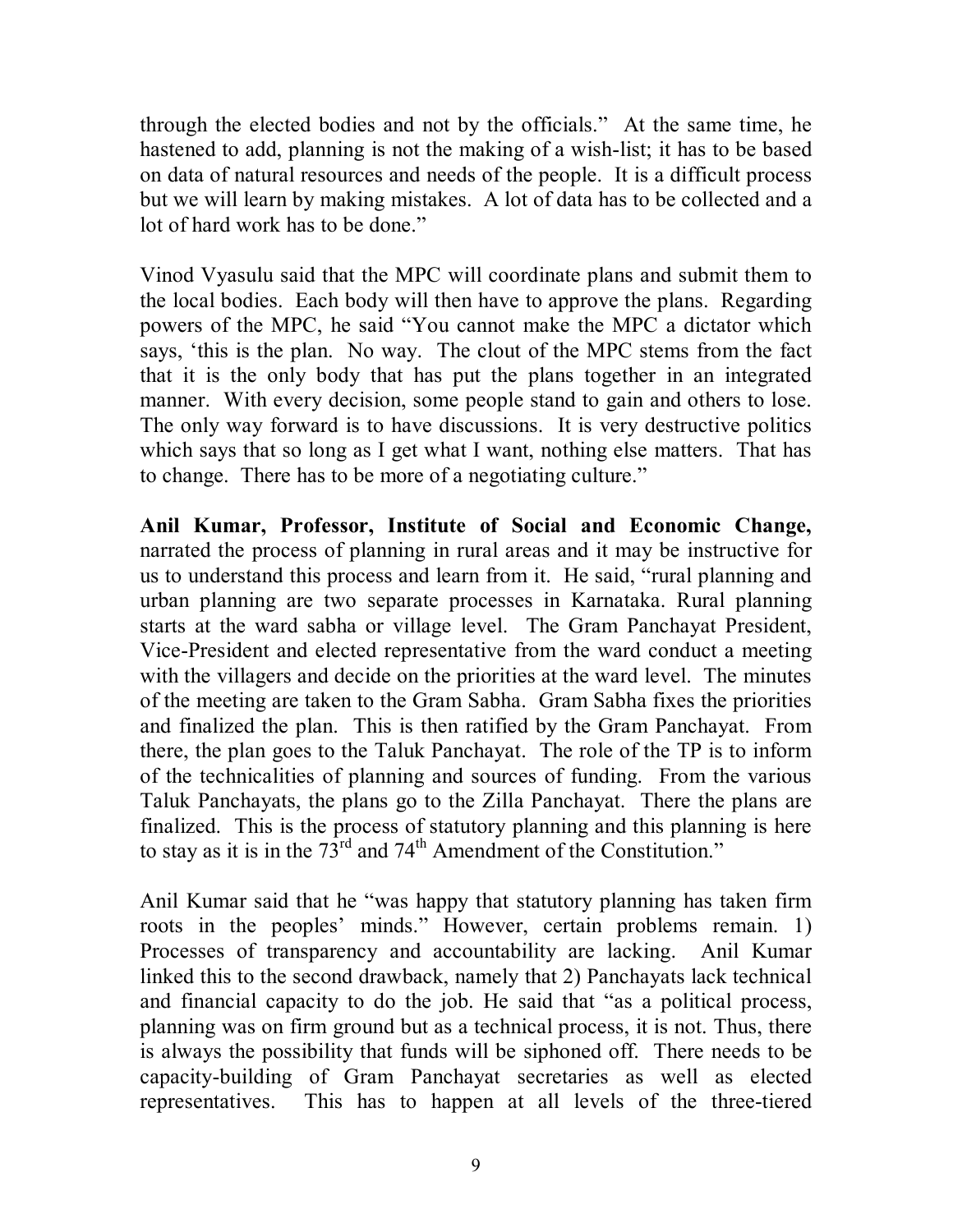panchayats. Only then can we have good and systematic planning in the rural areas"

He said that "in Karnataka, there is sufficient devolution of funds and functions to local government. But, the problem is with the functionaries. At the village level, planning is handled by the Gram Panchayat secretary. Some Taluk Panchayats have a TP Planning Officer. At the district level, there is the District Planning Officer who heads a District Planning section and is a senior officer. However, these officials are sent on deputation from the various government departments and lack a background in planning." He stressed that a competent cadre of planning officials needs to be created. "Better formulation of plans would take place if they knew how to prioritize, to allocate resources, to plan for the natural resources in the area, etc."

Anil Kumar pointed out that "the plans from the Zilla Panchayat should culminate in the District Planning Committee. The DPC should integrate the rural and urban plans of the district and prepare a consolidated plan which is to be forwarded to the State Government. But, this process is not taking place. The DPC was set up about three years but it is not functioning. Hence, the plans are implemented by the ZP."

Anil Kumar was not very sure of why the DPC was not functioning. But he ventured to make an educated guess. He said that "the entire process gets highly politicized at the district level, as this is where the MPs and MLAs have high stakes. They are not taking the initiative for making the DPC functional as there is a lot of money and contracts involved."

With the non-functioning of the DPC, there is no monitoring of the plans. Also, there is no convergence of the urban and rural plans in the district.

The experience of rural planning narrated above gives us a clue as to where the problems of the MPC will lie. It should be simply a planning body and no contracts or money should emanate from it. If it does, it will meet with the same fate as the DPC. It will undoubtedly encounter stiff resistance from the ULBs and RLBs as well as the MPs and MLAs in the metropolitan area.

## **Finance**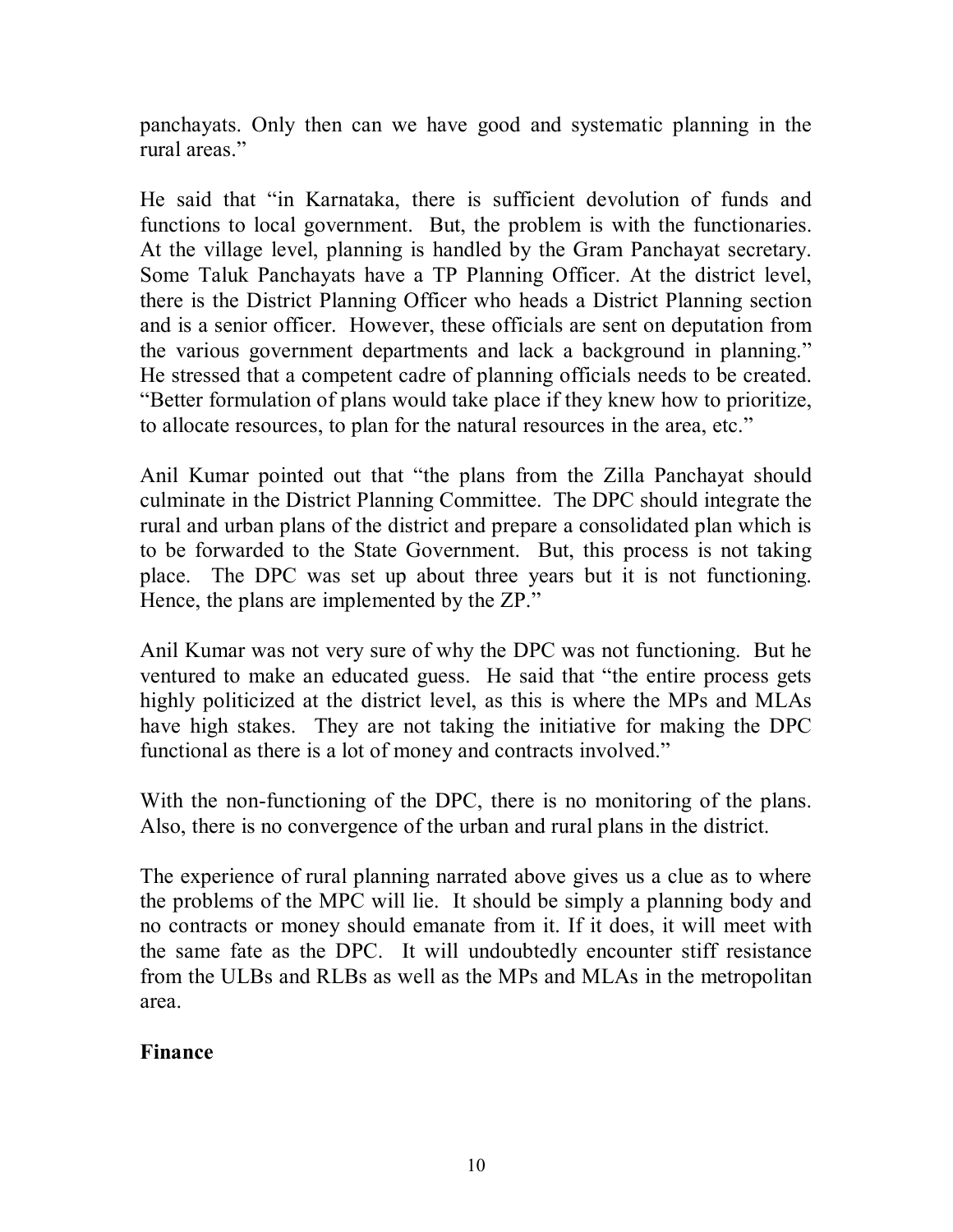**Raghunandan** said that there is a clause in the 74th Amendment by which there is an obligation by the Centre and State governments to make known the investments to be made by them in the metropolitan area, to the MPC. He is referring to the Constitutional provision that "every Metropolitan Planning Committee shall, in preparing the draft development plan

(a) have regard to:

(v) the extent and nature of investments likely to be made in the Metropolitan area by agencies of the Government of India and of the Government of the State and other available resources whether financial or otherwise.

He said that 'the Kolkata MPC Act does not amplify or speak on this Constitutional obligation."

He said that the expenditure for implementation of the plans will be made by the institution concerned, be it the Railways or Defence or Local Bodies. "It is not the intention of the Constitution that the expenditure should be the responsibility of the MPC. The MPC has certain responsibilities but expenditure is not one of them. The MPC has to do the planning and for this, the Constitution says that they must be aware of the various sources of funding. For instance, the Railways must say how much money they will put in; what the Defence will spend on civic responsibilities in Cantonment areas should also be made known. Therefore, the law for the MPC must amplify on how this information is going to be provided."

Planning is a low cost exercise while implementation is a high-cost exercise. Raghunandan was against the MPC acting as a supra-financial body in which the finances for the plans are vested. He said, "the resulting power and clout of such an arrangement is what I am scared of. The MPC should be a simple planning and co-ordination body."

When I suggested to **Vijaya Kumar**, MLA, that funds will come to the MPC, he reacted strongly. He said, "Funds will not come. Not a single pie will come. The BBMP and the Government will execute the plans and they will have the funds. The MPC is only an advisory committee. That is all. Nobody should think of making money from it."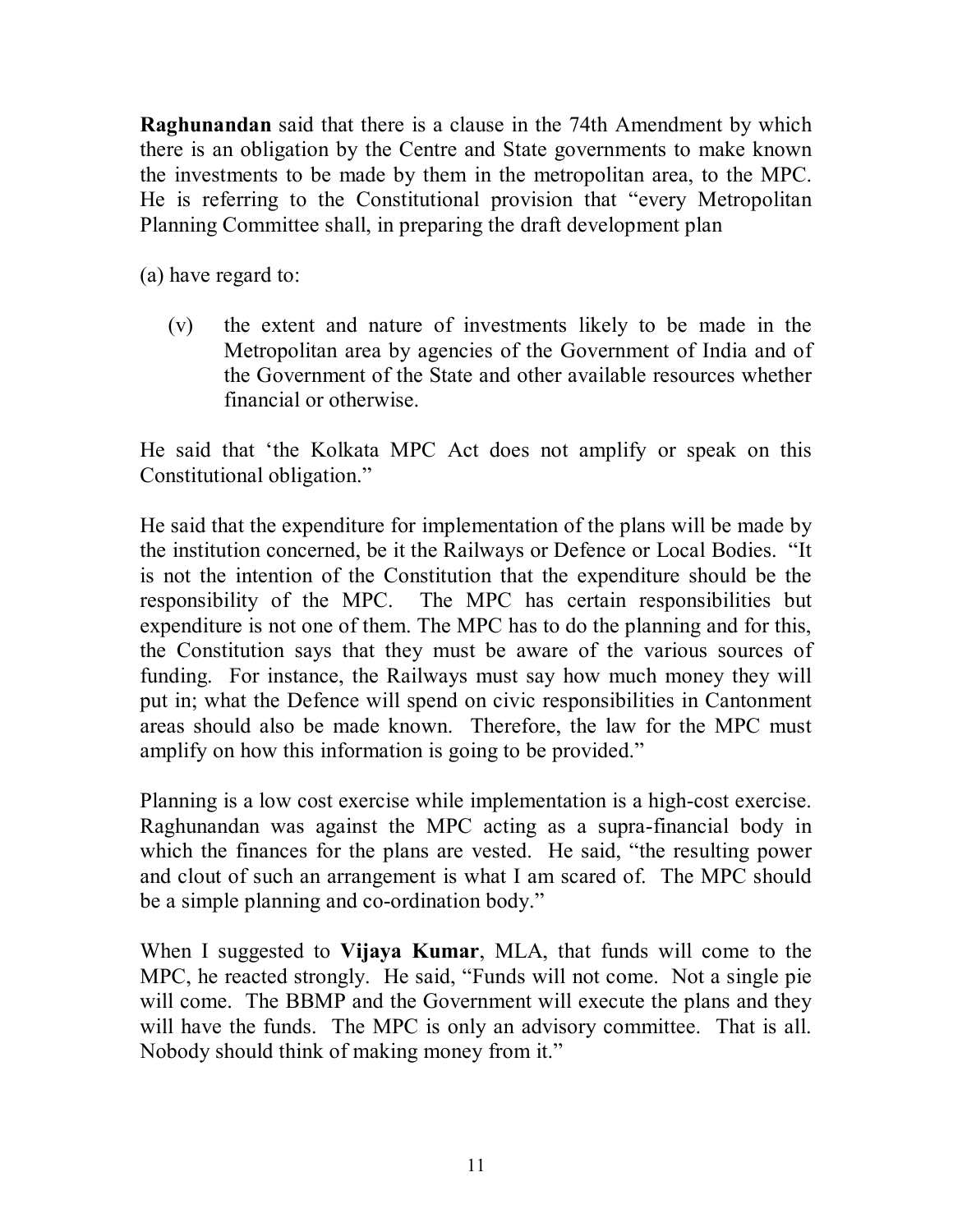**Krishna Kumar, retired Advisor to the Government of Karnataka**, said that "the MPC should be a planning body and not a funding body. However" he added, "the MPC can have a kitty for rewarding innovative planning."

**Gopal Naik** said that "we have not done very well in raising resources. Resources will come partly from the State and partly from BBMP and even from the Centre. The MPC will have a coordinating role in working out the finances for the various sectors. For this, they will need a lot of inputs from the local bodies and the parastatals.

# **Composition of the MPC and Selection of its Office-bearers**

In developing a framework for the MPC, one has to consider the composition of the MPC. In this, as in all other matters, the Constitution and the State law have to be strictly adhered to.

The 74<sup>th</sup> Amendment, Article 243 ZE leaves it to the State to make provision, by law, with respect to the following:

(a) composition of the MPC

(b) the manner in which the seats in such Committees shall be filled. Here however, there is a caveat put forth by the Constitution that "provided not less than two-thirds of the members of the Committee shall be elected by, and from amongst, the elected members of the Municipalities and Chairpersons of the Panchayats in the Metropolitan area in proportion to the ratio between the population of the Municipalities and of the Panchayats in that area." This ensures the representative nature of the MPC.

(c) the representation in such Committees of the Government of India and the Government of the State and of such organizations and institutions as may be deemed necessary for carrying out the functions assigned to such **Committees** 

(d) the manner in which the Chairpersons of such Committees shall be chosen.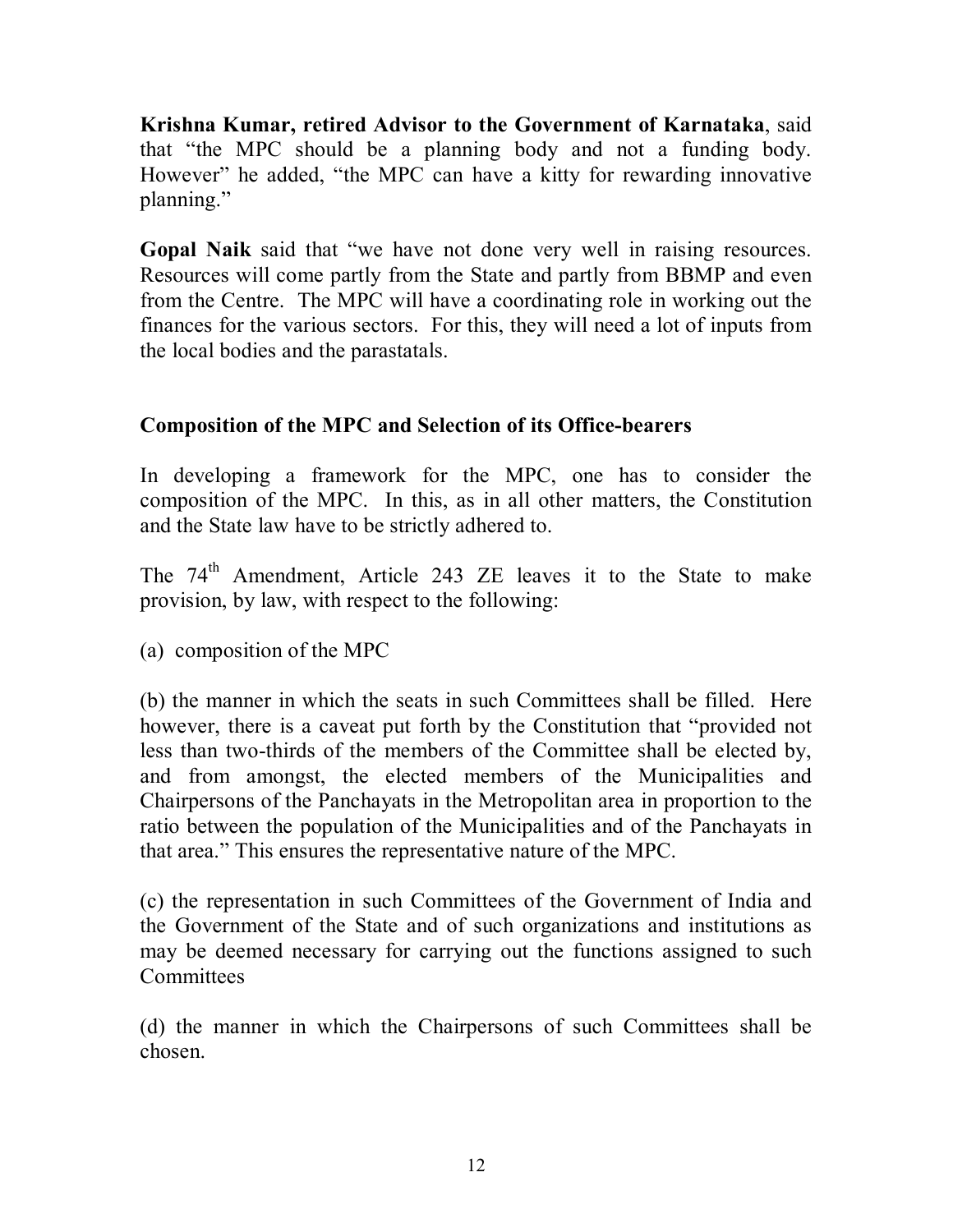Thus, except for ensuring the representative nature of the Committee, the Constitution leaves it to the State Legislature to formulate the composition of the MPC.

The Kamataka Municipal Corporations Act, Article 503B, stipulates that:

"the Metropolitan Planning Committee shall consist of thirty persons of which:

- (a) such number of persons, not being less than two-thirds of the members of the Committee, as may be specified by the Government shall be elected in the prescribed manner by, from amongst, the elected members of the corporations, the Municipal Councils and town Panchayats and the Adhyakshas and Upadhyakshas of Zilla Panchayats, Taluk Panchayats and Grama Panchayats in the Metropolitian area in proportion to the ration between the population of the city and other municipal area and that of the areas in the jurisdiction of Zilla Panchayat, Taluk Panchayat and Grama Panchayat.
- (b) Such number of representatives of
- (c) (i)the Government of India and the State Government as may be determined by the State Government and nominated by the Government of India or as the case may be, the State Government
- (d) Such organizations and institutions as may be deemed necessary for carrying out of functions assigned to the committee, nominated by the State Government
- 2. All the members of the House of the People and the State Legislative Assembly whose constituencies lie within the Metropolitan area and the members of the Council of State and the State Legislative Council who are registered as electors in such area shall be permanent invitees of the Committees.
- 3. The Commissioner of BDA shall be the Secretary of the Committee
- 4. The Chairman of the Metropolitan Planning Committee shall be chosen in such manner as may be prescribed.

In the case of West Bengal, the MPC of Kolkata which has already been set up and is functioning, consists of 60 members. Of these, 40 are elected from amongst the Councillors/Corporators of the Urban Local Bodies /Corporations and Chairpersons of the Panchayats included in the Kolkata Metropolitan Area and 20 are nominated members. These 20 persons are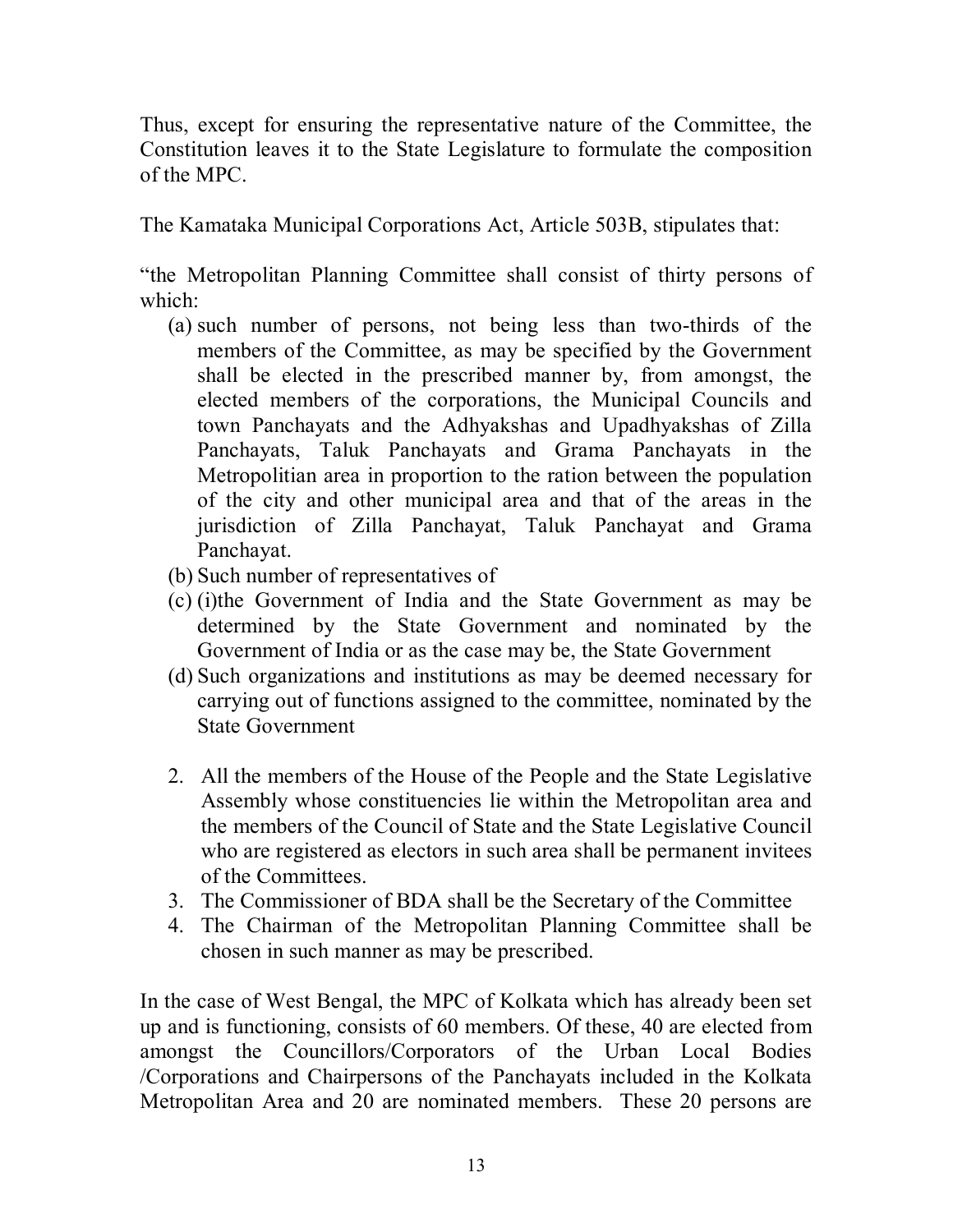appointed by the State Government, including the Chairperson and Vice-Chairperson. Interestingly, the Chief Minister is the Chairperson of the MPC and the Minister of Urban Development is the Vice-Chairperson.

In a discussion following the presentation of the setting-up of the Kolkata Metropolitan Planning Committee by **Barun Ray, Secretary, Kolkata Metropolitan Planning Committee,** to a Bengaluru audience, **Vinod Vyasulu** suggested that the MPC should consist only of elected members with a provision to include invitees based on expertise. The invitees would not have voting rights which would be restricted to elected members of the MPC. Secondly, he said that he was disturbed that the KPMC had the Chief Minister as the head of the Committee and MLAs and MPs were on the Committee. He said that one of the problems faced by local bodies in Karnataka is the involvement of MPs and MLAs in it. He suggested that the MPC should consist of elected members of the local bodies and these members should then interact with the State Government on behalf of the local bodies.

**Manu Kulkarni** asked if there were any Ward Committee members represented in the KMPC. Barun Ray replied that none of the 20 nominated members were ward committee members. He clarified, "there is no representation as such for any NGO or RWA member in the KMPC."

The programme, which was organized by the Centre for Budget and Policy Studies, Centre for Public Policy IIM-B and CIVIC, ended with the recommendation that civil society should find a place on the MPC. Various citizens' groups should be allowed to participate in the deliberations of the **Committee** 

Thus, apart from the Constitutional mandate of two-thirds of the MPC consisting of elected members, the State has a lot of leeway in the composition of the MPC.

**T.R. Raghunandan** said that the Central nominee should be one who has a direct stake in the city's plans, not someone who is appointed by virtue of his being in a Ministry, say the Ministry of Urban Development. Thus, someone from the Defense Ministry may be appropriate since Bengaluru has a large cantonment area.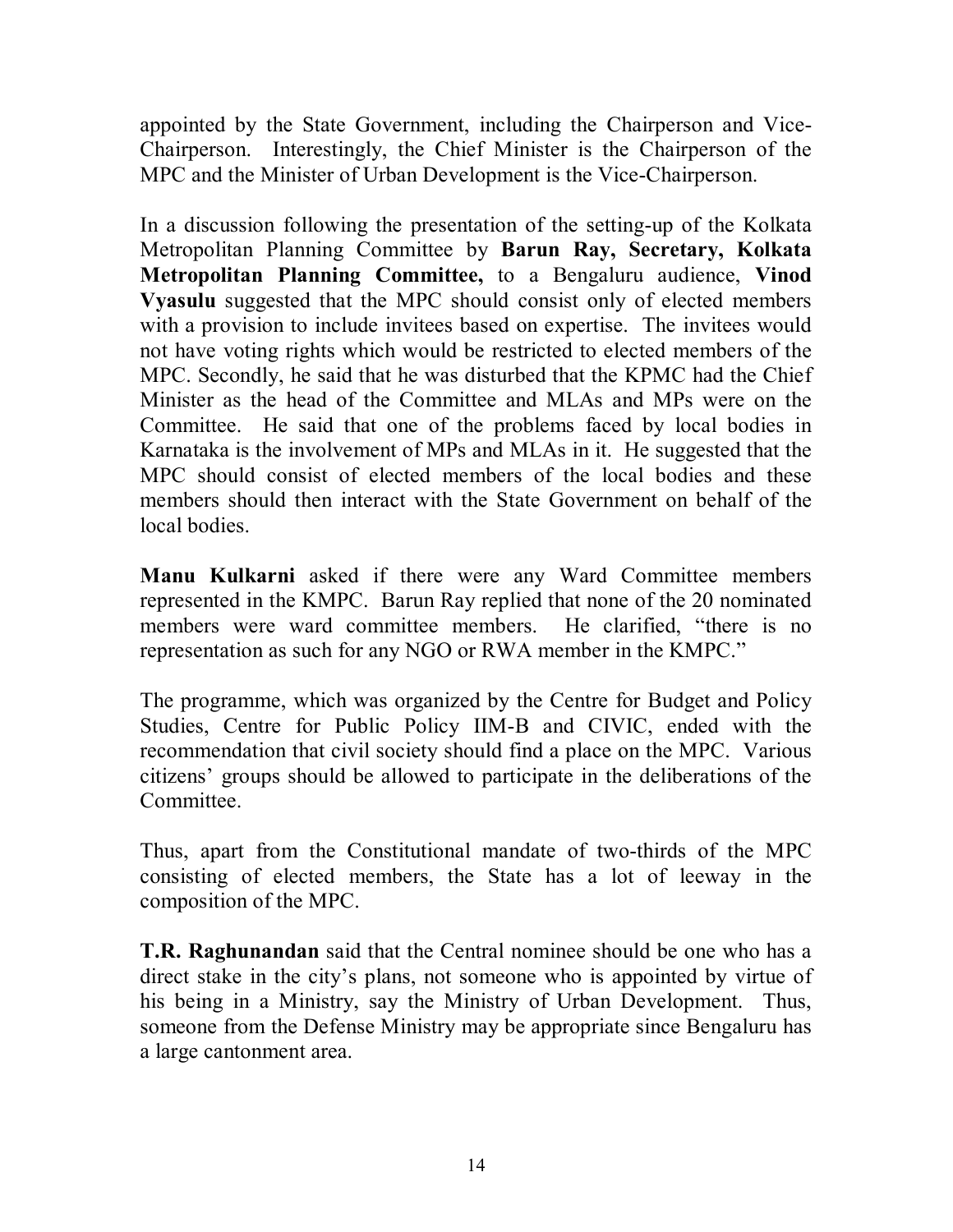**Colonel Mathew, Secretary, Citizens'Action Forum,** said, "all the MPC members should be elected. No one should be nominated. They can have experts as advisers. But how does one define an expert in planning? Does urban planning mean roads and flyovers or does it mean job creation? What does it mean?"

Colonel Mathew also said that the idea of having the Chief Minister as Chairperson is ridiculous. He will be presenting the matters of the Committee to himself! Also, a Panchayat member will hesitate to speak up in the presence of the Chief Minister.

**Anita Reddy** was emphatic that the voice of the poor should be represented on the MPC. She said that 30% of the population of Bengaluru was poor but they lacked a voice in the corridors of power.

She said that this voice should be built up from the grass-roots. There are structures of leadership in the slums and the leaders from the numerous slums should be federated into a body to form a network. Finally, an apex body would be formed to give voice to the poor. One representative would fill the nominated post in the MPC. The task of this network of voices of the poor would be to see that the plans built up from the ward level upwards for the poor are implemented. For this purpose, there should be a good flow of information, both upwards from the ward level regarding the needs of the people and downwards from the Centre and the State regarding the resources available to the city.

With regard to the urban poor, **Supriya Roy Chowdhary, Professor, Institute of Social and Economic Change,** said that civil society has played an important role in Bengaluru and they should find representation on the MPC in the nominated category. She said that they should have voting rights along with the elected members as they are on par with them in all respects within the committee.

**Lalitha Kamath** said that the reason for making a particular nomination should be made clear. In other words, there should be transparency in appointing the nominated members.

**Gopal Naik** stated that the nominated members of the MPC should be experts in their fields, be it environment, economic activities, infrastructure,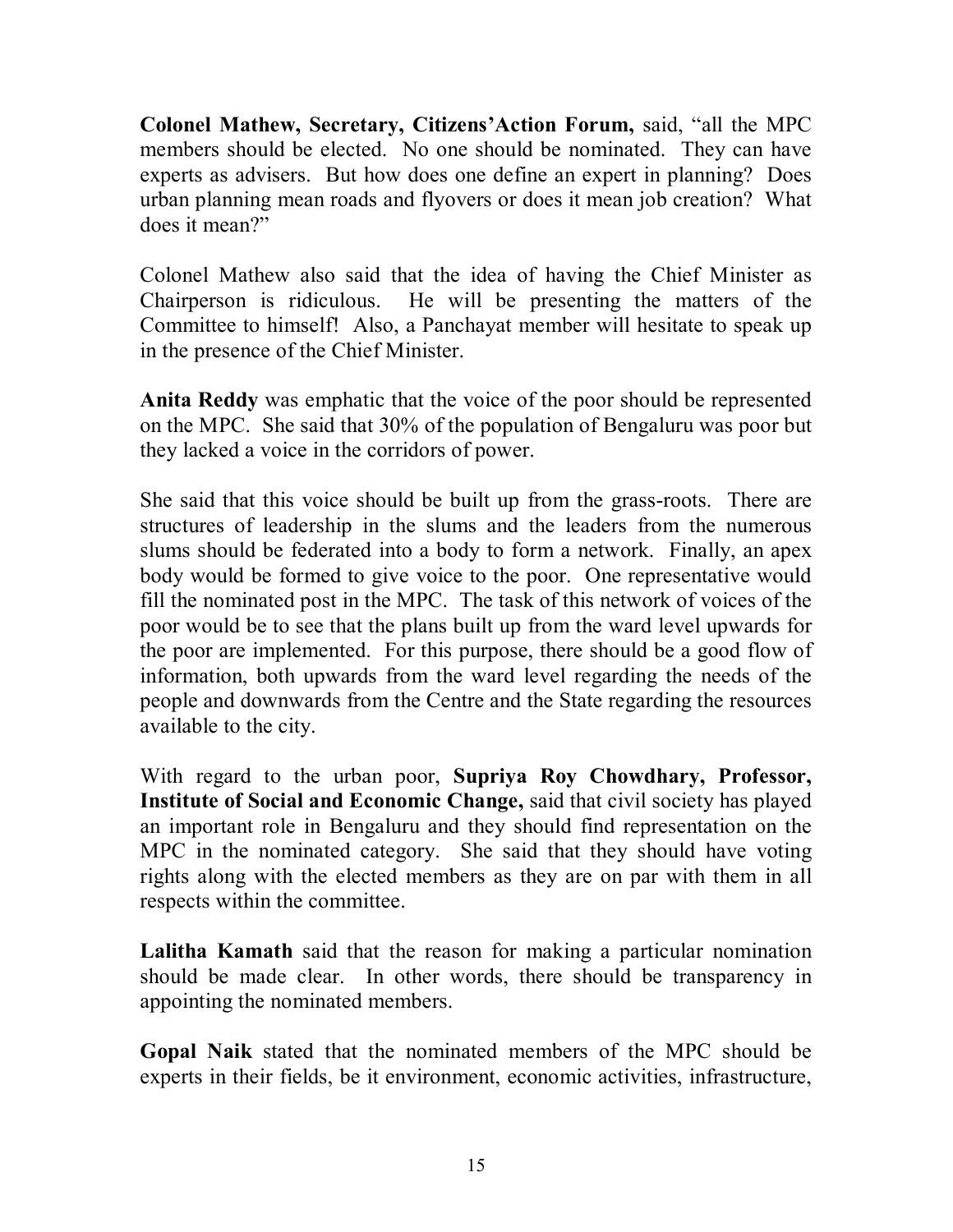etc. NGOs and RWAs are good in developing grass-roots institutions and they should also be included.

**K. Jairaj** said that in the nominated category, he would like to see "all the civic chiefs, BBMP, BDA, BWSSB etc; I would also like to see on the Committee, the President of the Chamber of Commerce, leading NGOs, people with a social conscience like Samuel Paul, people who have done good work in urban planning etc. Bengaluru abounds in talented people and the government can pick and choose its nominees." On who should be the Chairman of the Committee, he said that the Chief Minister should be the Chairman.

**Vijaya Kumar, MLA**, had very strong views on the constitution of the MPC. He said that the MPC should not consist of "hi-fi people", who have lived in America and England. "Having become disappointed with those places, they have come down to Bengaluru and try to transform Bengaluru into those places. That is not possible. The culture is different, the people are different" He said that the ex-Chief Minister S.M. Krishna had constituted BATF but "it was not helpful for Bengaluru. Now, I don't think the ABIDe people can contribute much to Bengaluru. They think that the city should be improved and we should live happily like in Switzerland! That is not possible."

**Vinod Vyasulu**, head of Centre for Budget and Policy Studies, said that "it is unfortunate that such a large number of members of the MPC are nominated. However, that being the case, civil society members can elect one among themselves to the MPC. So also, there should be a representative for the Trade Unions, for the major industries, for arts and culture, an eminent writer like U.R. Ananthamurthy, an eminent Professor of Town Planning and so on. Certainly, no civil servants who are His Master's Voice!"

"Unfortunately", he said, "MLAs and MPs will be invitees although without a vote. The nominated members should have voting rights along with the other members of the committee" he said.

**Vijaya Kumar**, MLA, was keen to include NGOs and RWAs in the committee to get their suggestions and expertise. But he saw no role for them beyond that. He was not in favour of their having the right to vote as he probably thought they would be politicized. He said, "why should they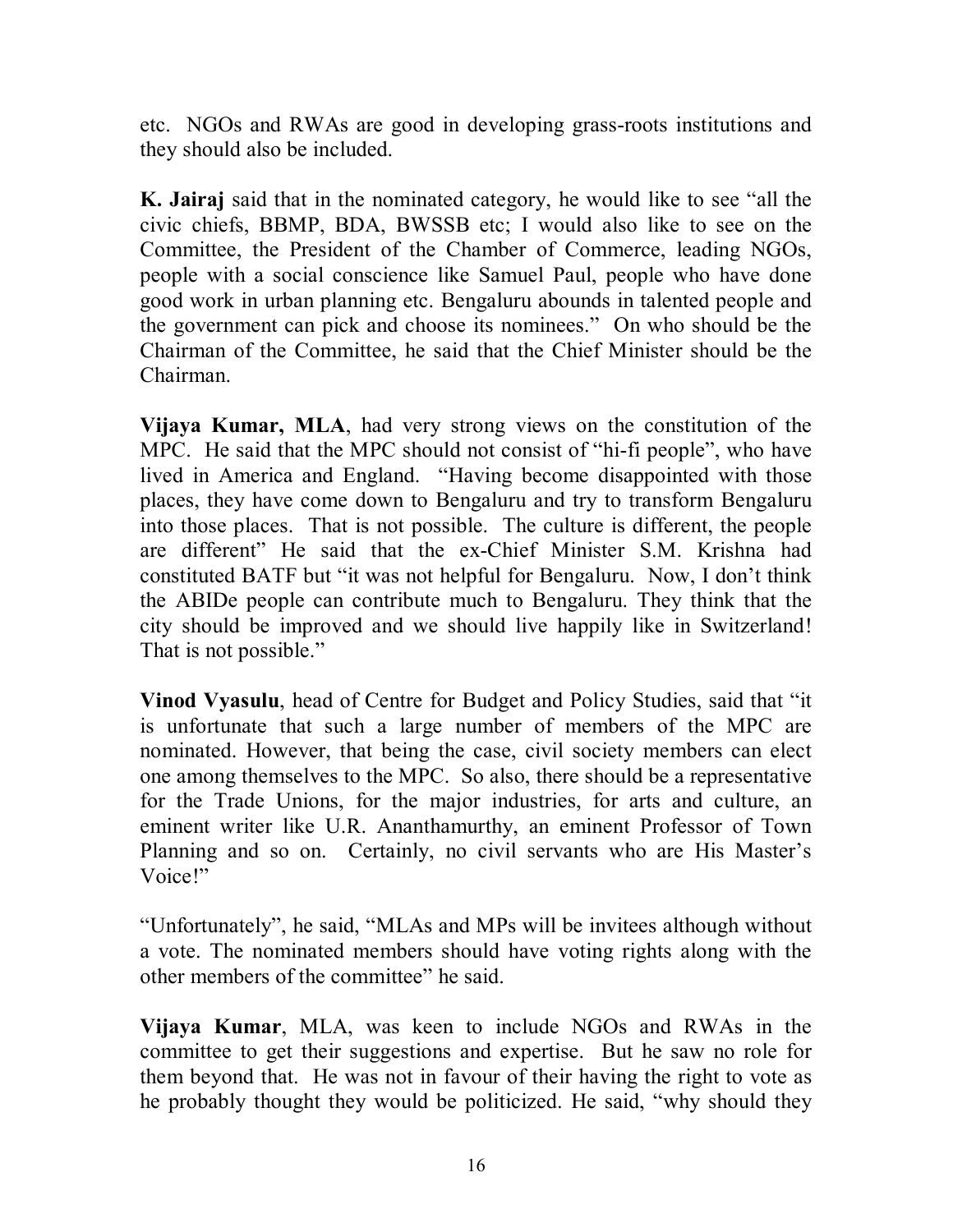vote? This is just a planning committee. If we go for voting (for these sections), we will end up miserably."

Regarding the role of MLAs in the MPC, Vijaya Kumar said that "their role was merely to make suggestions; nothing more than that."

He said that the Chairman of the MPC should be elected from amongst the elected representatives of the MPC.

**Ramalinga Reddy**, MLA, said that the members of the committee should be technocrats and experts. He did not see a role for MLAs in the MPC.

Reddy also said that a technocrat should be the Chairman of the Committee. He said that Nandan Nilekani had been hand picked by the Prime Minister to head the committee on Unique Identity Number scheme. He did not have much confidence in either bureaucrats or MLAs. He said that many PSUs were not doing well because they were headed by bureaucrats.

## **Jurisdictional Area of the MPC**

One question that arises when developing a framework for metropolitan governance is, what should be the extent of territory over which the MPC has jurisdiction? Once this is resolved, the area would be publicly notified by the Governor of the State to be the Bengaluru Metropolitan Area (BMA).

Article 243P of the 74<sup>th</sup> Amendment states that a " 'Metropolitan area' means an area having a population of ten lakhs or more comprised in one or more districts and consisting of two or more Municipalities or Panchayats or other contiguous areas, specified by the Governor by public notification to be a Metropolitan area for the purposes of this Part."

The **Kasturirangan Report** recommends the inclusion of the entire territorial jurisdiction of the BMRDA, currently comprising the three revenue districts of Bengaluru Urban, Bengaluru Rural and the recently carved out district of Ramanagaram as the area to be included in the BMA. The BMRDA has already initiated planning in this regard and has come out with a Structural Plan which can be used by the MPC.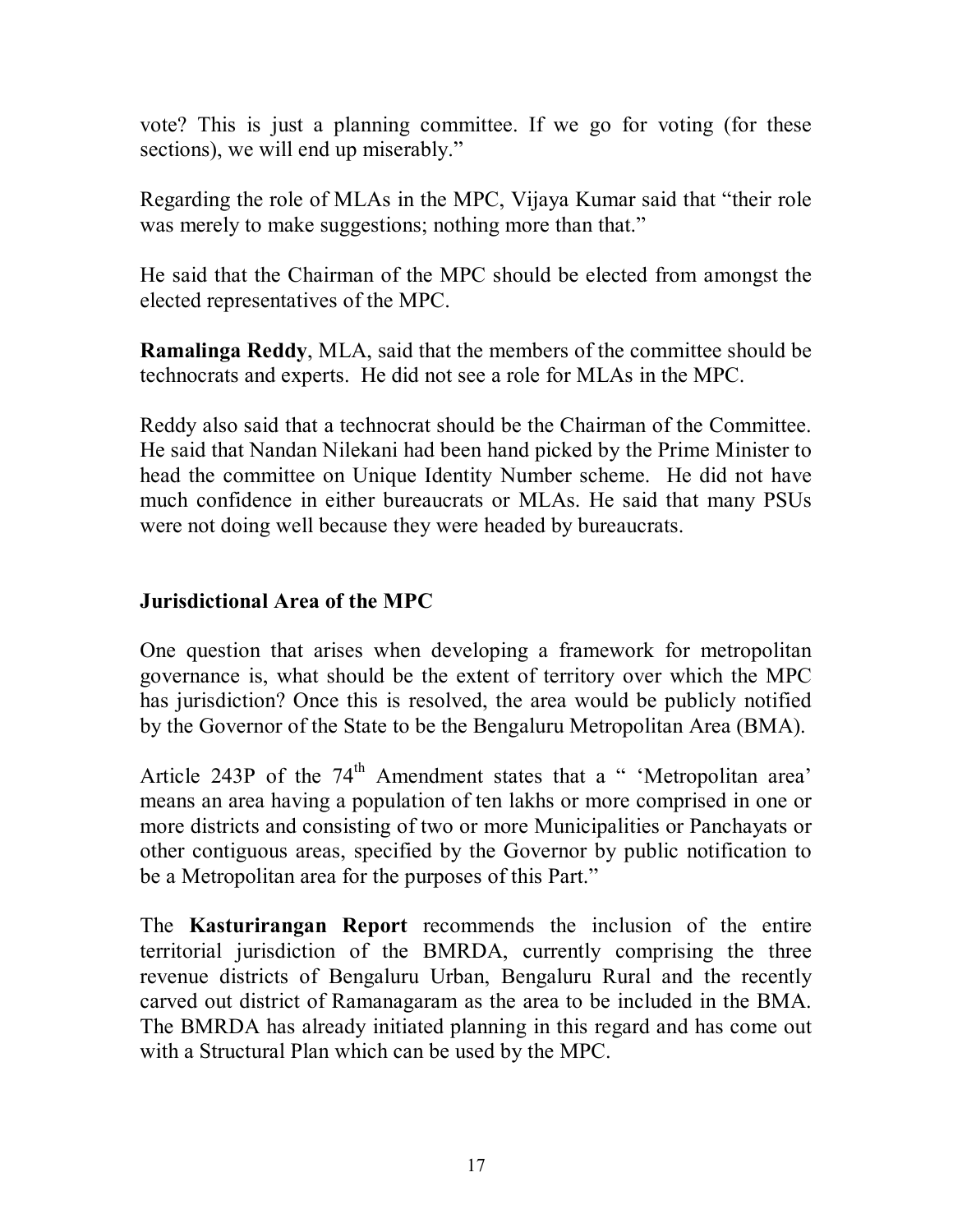The BMRDA is a land mass of approximately 8000 sq. kms comprising three revenue districts of Bengaluru Urban, Bengaluru Rural and Ramanagaram, as noted above. The region has 9 Local Planning Areas, 11 Urban Local Bodies and 329 rural local bodies located within it.

Prior to the creation of BBMP and Ramanagaram District, there were 19 ULBs (including BMP) and 338 Gram Panchayats in the Area apart from 12 Taluk Panchayats and 2 Zilla Panchayats. After the formation of BBMP, the number of ULBs was reduced to 11 and the number of Gram Panchayats also came down. The formation of Ramanagaram District increased the number of Zilla Panchayats to 3.

The present BMA covers a mere extent of 1307 sq. kms occupying most of the area of Bengaluru Urban District. The planning and development functions are overseen by the BDA in this area. The key acts administered by the BDA are the BDA Act 1976 and the Karnataka Town and Country Planning Act 1961. Within the present BMA, the largest ULB is the BBMP whose current jurisdiction extends to about 800 sq.km.

Thus, the territorial jurisdiction of the MPC proposed by the Kasturirangan Report is a very large one, far outstripping the present BMA and other metropolitan cities of the country such as Delhi, Mumbai or Kolkata. The question for debate is whether such a large area needs to be included in the proposed BMA. What is the projection of economic growth made by the government for Bengaluru City which justifies the inclusion of such a large area in the Metropolitan Area? Will the city have adequate water supplies for such a large area, keeping in mind that the water for Bengaluru has to transported all the way from the Cauvery river? Will the governance structure be able to handle such a large land mass, given its present inchoate state.

According to Professor **Gopal Naik**, the inclusion of such a large area in the MPC will encourage urbanization and the placing of Bengaluru on a pedestal isolated from the rest of the State. He queried, "Do we just focus on urban areas and leave everything else. Then what is likely to happen is that only urban areas will start growing. It will encourage urbanization… The State should have urban-rural integrated planning. If you are able to provide reasonably good facilities in rural areas, viz the PURA concept, then there will be no need for migration. Again, if you are able to create economic activities in rural areas, there will be no need for migration to urban areas.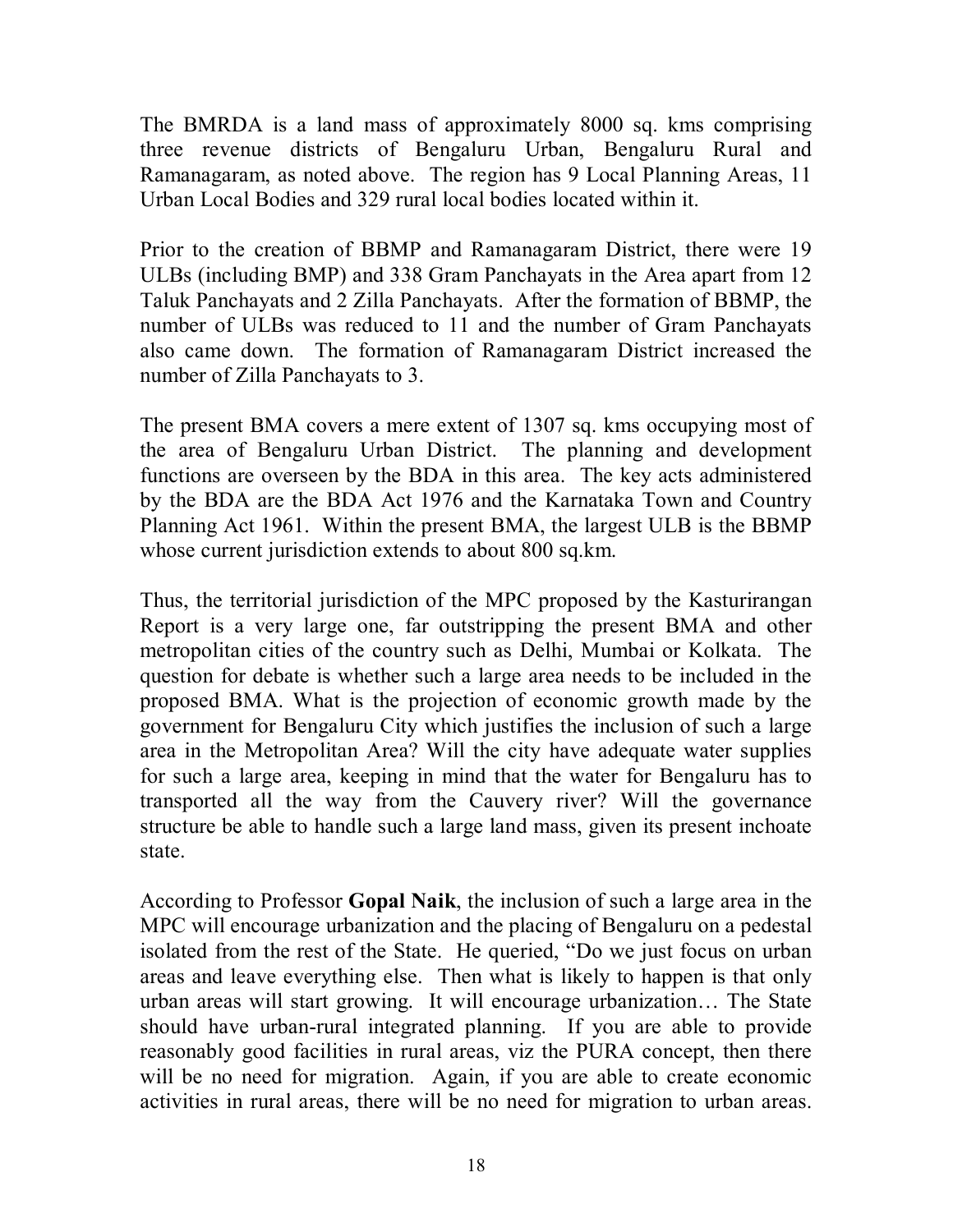This means that you can manage with smaller cities rather than cities becoming so big that you can't really manage them. Start with a small area and link it with planning bodies in other areas. In other words, Bengaluru should not develop in isolation from other areas. There should be smooth integration between cities and towns and between urban and rural areas, the reason being that what people do in urban areas has implications on rural areas and vice versa.'

He continued, "If you just focus on this large area and if you start building infrastructure, all the 8,000 sq. km. will be urbanized and very soon all the people from the rural areas will come and settle here. Moreover, rather than integrating Bengaluru and Ramanagaram, the latter should grow at its own pace and Bengaluru should have its own set-up."

He also pointed out that, "It will be such a huge area and it will be very, very difficult to manage. We don't have a proper governance structure to manage such a large area. Who is going to be in charge of this 8000 sq. km? It will be a State within a State. The number of people who will reside here will probably be 40% of the population of Karnataka. So, it should be a smaller area, for instance, Bengaluru Urban District, which is manageable."

**Supriya Roy Chowdhary**, Professor at the Institute for Social and Economic Change, was also against the inclusion of such a large area in the MPC. She said, "I think it should be a smaller area because in whatever work we have done, we have seen that government structures are unable to deal with large areas. They can't even do such small things like drainage, how will they administer such a large area. It makes sense to have a smaller area for the MPC."

Secondly, she believed that "in a smaller area, community participation is possible. The present BMRDA area contains many diverse areas and if you don't have local involvement, you will have a top-down kind of Master Plan which just will not work."

On the other hand, **P.R. Ramesh** and **Vinod Vyasulu** were in favour of a large metropolitan area comprising of the BMRDA area of 8000sq. km. According to Vinod Vyasulu, "it will enable us to plan for a large area." According to P.R. Ramesh, "we need a long-term plan for the area and the MPC will provide for coordinated planning to take place."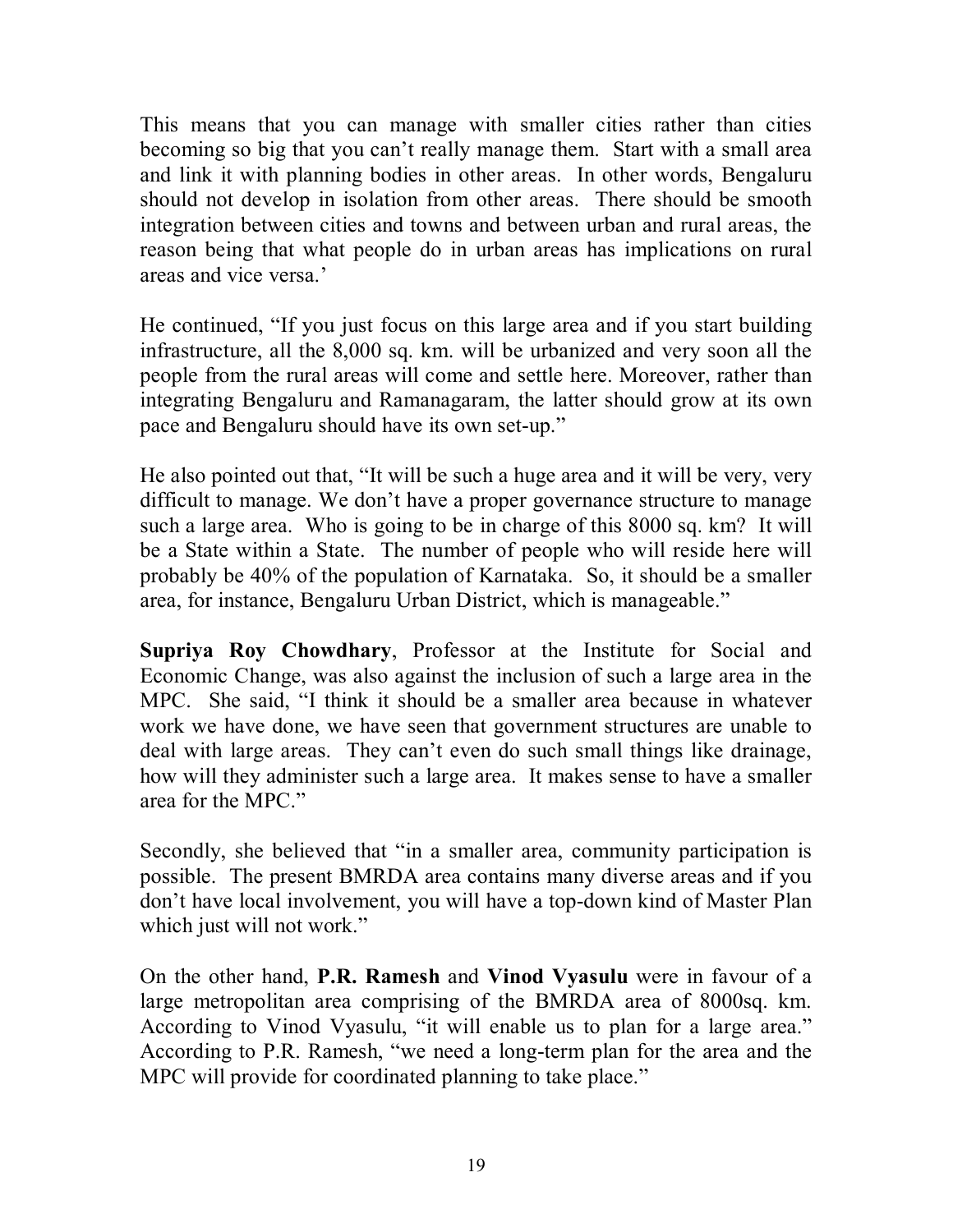**T.R. Raghunandan** was of the view that "the MPC framework should provide space for flexibility. The city will keep expanding so there will have to be notifications in advance to determine the new jurisdiction. The law may state that expansion takes place "as the State government may determine" This is the normal legal provision."

According to **Vinay Baindur**, the jurisdictional area of the MPC should include the BBMP area and the BDA area outside the BBMP, including Malur taluk in Kolar district. Many other respondents also made the same recommendation.

Thus, there were different opinions on the size of the area to be included in the MPC. While most of the respondents were of the opinion that it should be a smaller, more manageable area, there were a few respondents who believed that the larger area would facilitate planning in advance.

## **Parastatals and the MPC**

**Lalitha Kamath** pointed out that parastatals have to be accountable to the elected bodies. They have an important role to play as technical bodies. They need to share information and report to the local government and the MPC. However, the final decisions should be taken by the elected representatives. She said, "They could be located within the structure of local government as its technical wing. What is non-negotiable is that they be reporting to local government and not taking decisions on their own."

According to **Vinod Vyasulu**, "there is no role for parastatals, they should all be wound up." He said, "For instance, the Karnataka Urban Infrastructure Development Finance Corporation (KUIDFC) is a vehicle which has been set up solely to keep the money. Why can't the finance department receive it or the BBMP? Money which the BBMP receives is subject to the control of the BBMP which is a good check and balance. Unless it is an extremely special case, there should be no parastatals. Take for example KEB. It can get a contract from BBMP to supply electricity. This is a new approach and we will learn as we go along. If there are parastatals, the Mayor should be the Chairman and he should write the confidential report of the head of the parastatal. They should be accountable to the BBMP or to the municipality or any other local government." Clearly, Vyasulu was not willing to concede to the parastatals the independent role which they now have.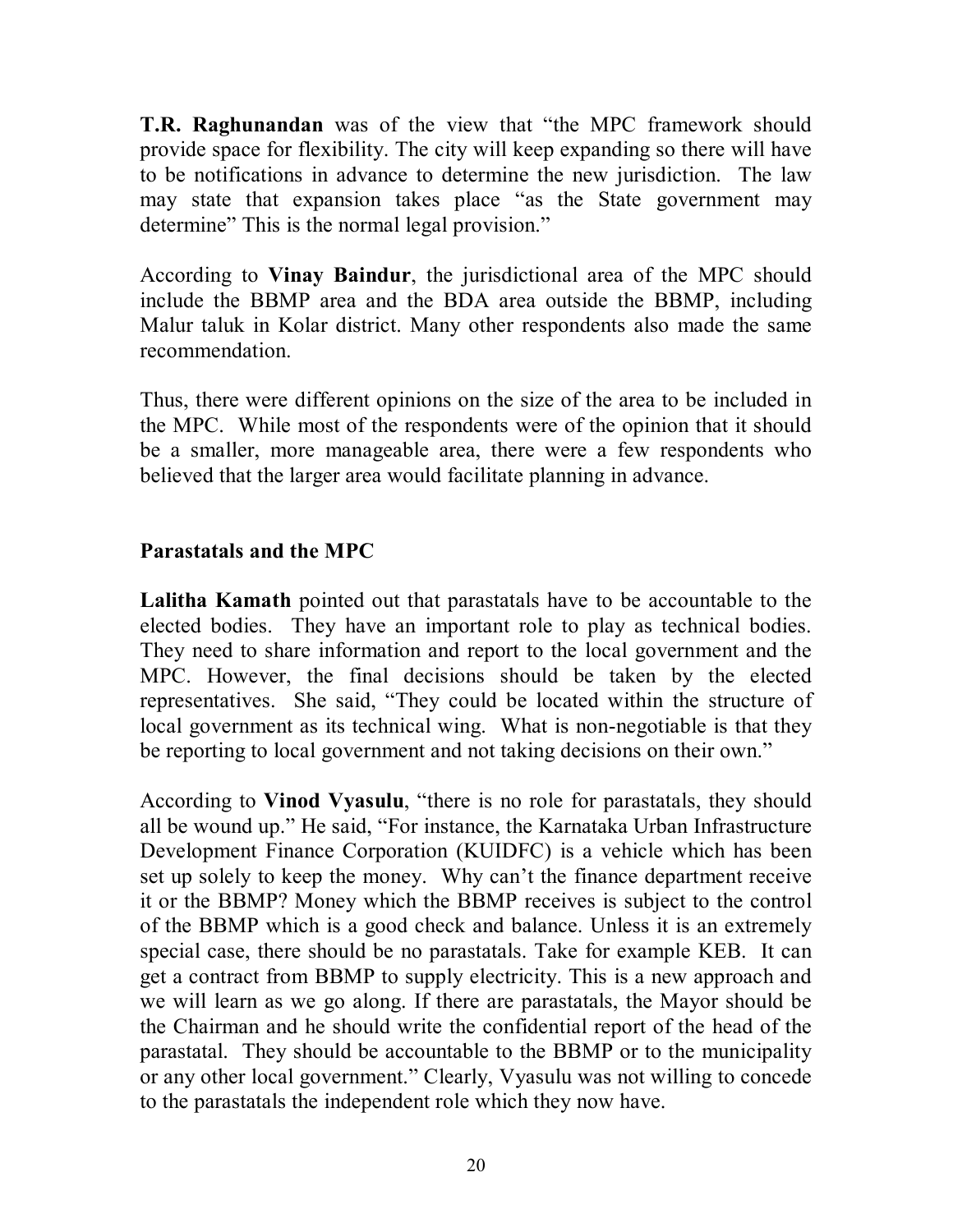**Gopal Naik** said that the parastatals will have to provide inputs to the MPC to help them in the task of making their plans. The parastatals have a lot of experience which can be put to use in solving problems. For instance, there may be problems with pipelines of water, sewage and telephones. The MPC will have to take technical help from the parastatals in solving these problems. But the final decision of how the pipelines have to be laid rests with the MPC. Thus, the main task of the MPC is coordinating the plans of the various sectors.

**T.R. Raghunandan** said that the MPC will play the important role of coordinating the plans of the parastatals. Talking in terms of realpolitik in India, he was skeptical of the parastatals becoming part of the BBMP or any of the municipal bodies as occurs in some other countries like Singapore. Rather, they will continue to remain independent bodies, the reason being that "in India we have an extremely corrupt and acquisitive political and bureaucratic culture. The city offers tremendous opportunities for corruption. The system of parastatal institutions allows many fingers in the pie, whereas if all of them were part of the BBMP, they would only be subject to the corruption monopoly of one person or one set-up. In that case, the Mayor will become the boss. The Mayor will be bigger than the Chief Minister because he will have greater corruption opportunities at his command than the Chief Minister." This brings us to the subject of transparency and accountability in the MPC.

#### **Transparency and Accountability**

Institutional mechanisms for ensuring transparency and accountability are important. India has a high rate of corruption and Karnataka has one of the highest indices of corruption. The Lok Ayukta is doing a good job of uncovering corruption but it needs to be given more teeth.

The Administrative Reforms Committee recommends that "audit committees may be constituted by the State Governments at the district level to exercise oversight regarding the integrity of financial information, adequacy of internal controls, compliance with the applicable laws and ethical conduct of all persons involved in local bodies." For Metropolitan bodies, it recommends more of the same. It says, "For Metropolitan Corporations, separate audit committees should be constituted".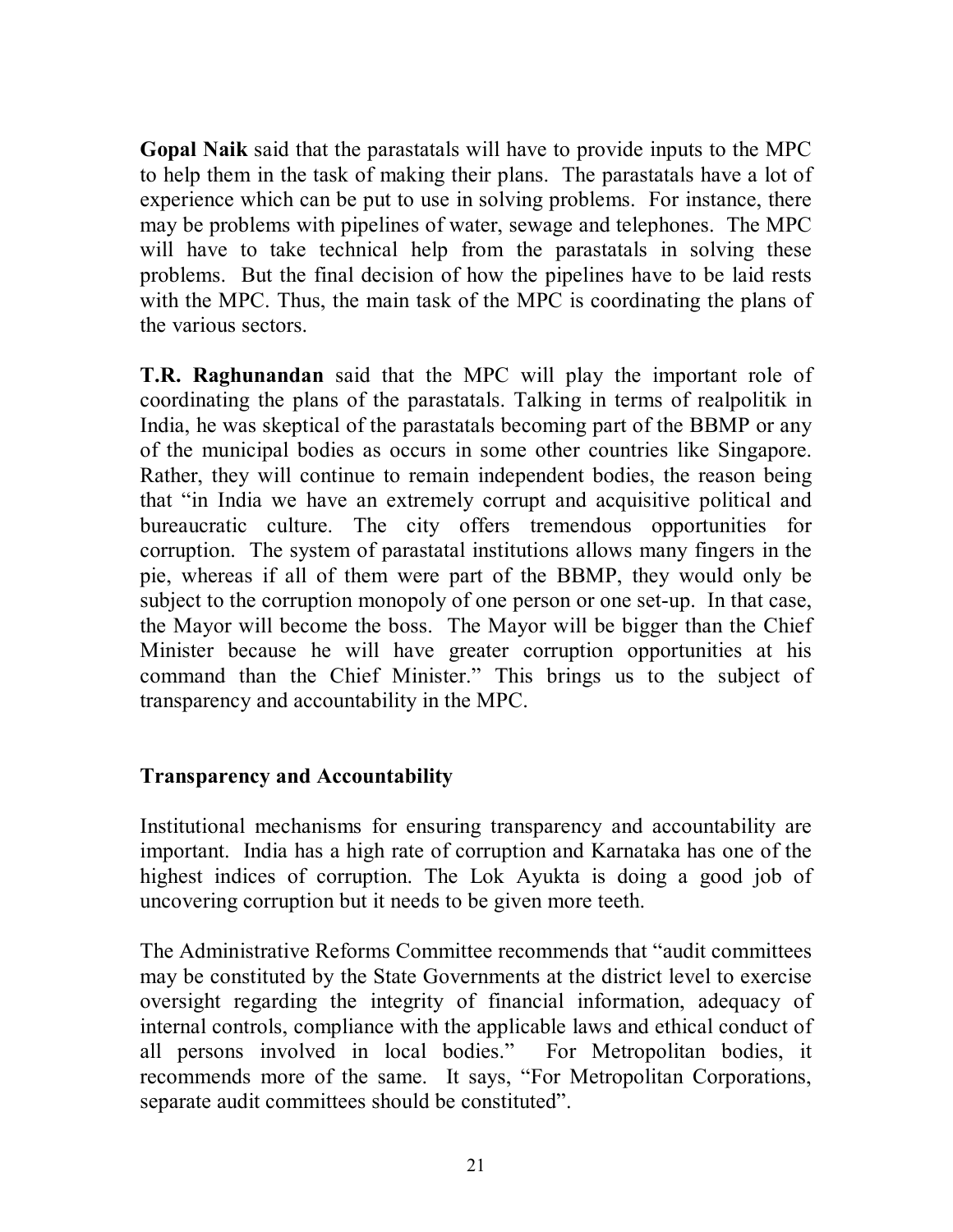The respondents were greatly concerned about the matter of transparency and probity in public life and specifically, in the MPC which is soon to be set up.

**Mr. Mukunda**, President of Citizen's Action Forum, was skeptical of the institution of the Metropolitian Planning Committee. He said that it would merely be a body set up between the Legislature and the Corporation with the drawbacks of both. It would not make any difference in the matter of transparency and accountability. For the latter, Mukunda suggested the setting up of an institution of public hearing in which the citizens could be involved in the planning of their city. He said that, say, at the Assembly level, a call for public hearing is made regarding any major project in that area, above a certain limit, say 10 crores. The proposed project would be placed before the people and their opinion sought. After obtaining the people's opinion, it would be submitted to a committee of legal and technical experts. They would evaluate all the suggestions and come out with a project plan. More importantly, they would bring out a document of exclusion whereby they will clearly explain why and on what grounds certain suggestions were not acceptable. This would ensure that the bureaucrat and the politician were accountable and make citizen participation meaningful. What is happening now is that objections are sought but the plans are approved without making any changes and without providing any explanation as to why a particular suggestion was excluded. Hence, the plans are a fait accompli with the so-called public participation being a mere eye-wash.

**Lalitha Kamath** said that "audit committees look at expenditure after it has taken place. This is not enough. Prior to this, at the time of making decisions regarding the project, there definitely needs to be a process by which public consultations or public hearings take place, especially on the larger projects which are above a certain amount."

"For instance, in the JNNURM, there was no point in having a naam ke vaasthe public consultation at the time of releasing the CDP but no public consultation at the time of any of the DPRs (Detailed Project Report). The CDP is just a vision statement; the DPRs are more concrete, they talk about how a particular project will be conceived, designed and implemented. However, people are not involved in the project at this stage."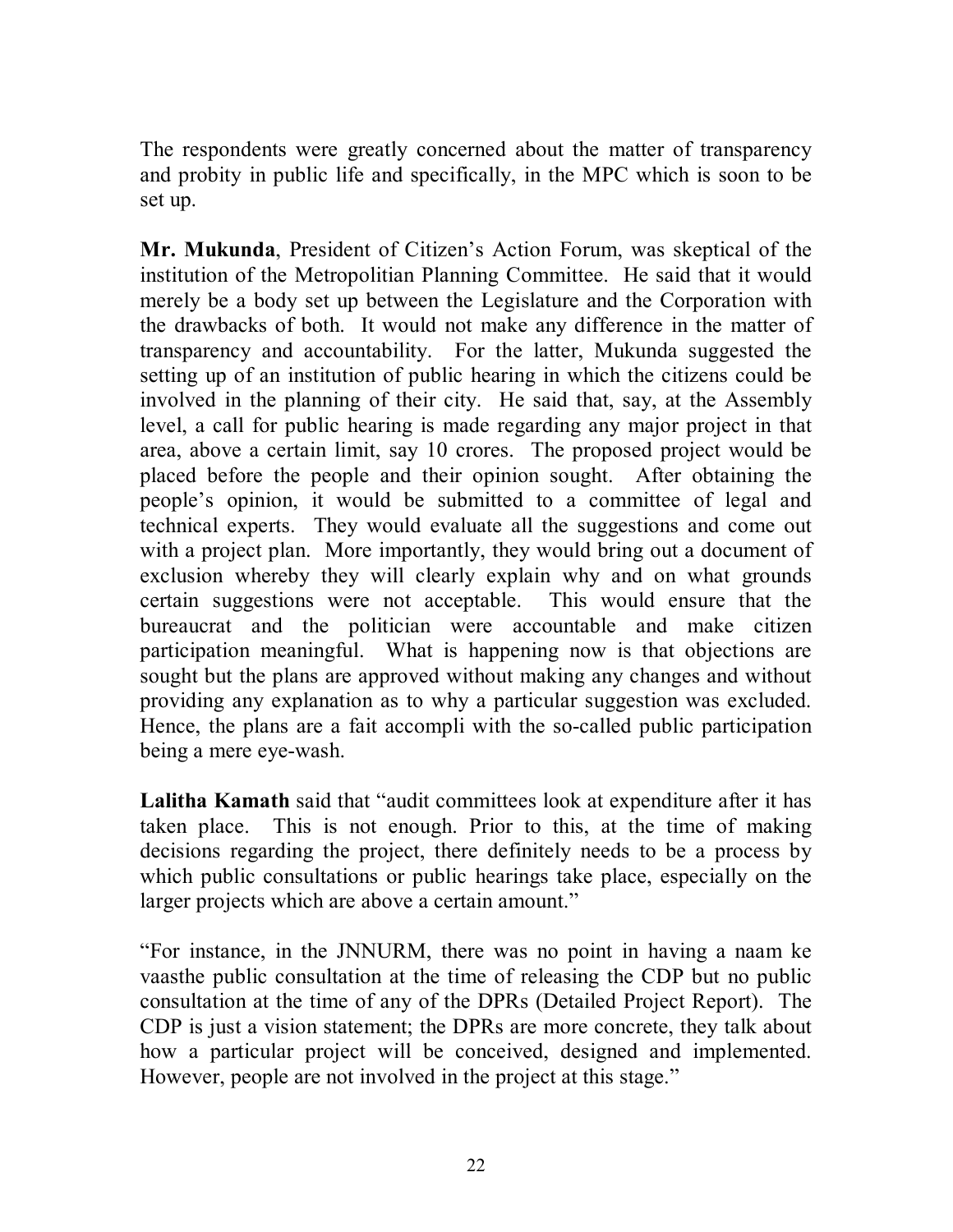"Public consultation, in fact, should be an on-going process. It is important when the public consultation is held. It should be held at the design stage – do people actually want this project, does it make sense to them, does it contribute to their well-being and in what way, etc. Then, there should be consultation at the middle stage – what is the progress of the project, the amount of money spent, the outcomes, who is getting the benefits. Again, at the end, there should be a monitoring of the project."

"All these public consultations should be institutionalized. There should be an institutional structure for ensuring transparency and accountability."

Lalitha went on to say that the conventional audit done by chartered accountants was only one kind of audit. There should be other audits as well such as social impact, environmental impact, impact on marginalized groups etc.

There should be different kinds of disclosure systems. Financial models especially, need to be made clear and transparent before the implementation of a project. Lalitha also said that the RTI was a good system and should be strengthened.

Professor **Gopal Naik** said that "all decisions should be made available on the web-site, so that everyone has access to the information. Also, there should be a sound basis for taking a decision, and if a change is made, an explanation should be given which is equally sound regarding the change. Only then, will people believe in the system. Also, decisions once taken, should not be changed frequently. The process of making a change should be made very tough. It is not alright to just issue a notice and state that a change has been made. There has to be a clear explanation in a public hearing as to why the MPC is making the change."

**T.R.Raghunandan** said that "financial transparency is the most important thing. The Metropolitan area will be an area where a lot of work will be done and a lot of monies spent. There is a clause in the Constitution that the Central government instititutions will make known the investments to be made by them; e.g. the Railways are obliged to make known their budgets to be spent in the metropolitan area. With this, the MPC will be aware of the various sources of funding." He said that the Calcutta legal framework does not amplify on this provision and concluded that "the law of the MPC for Karnataka must amplify or speak on how this will be done."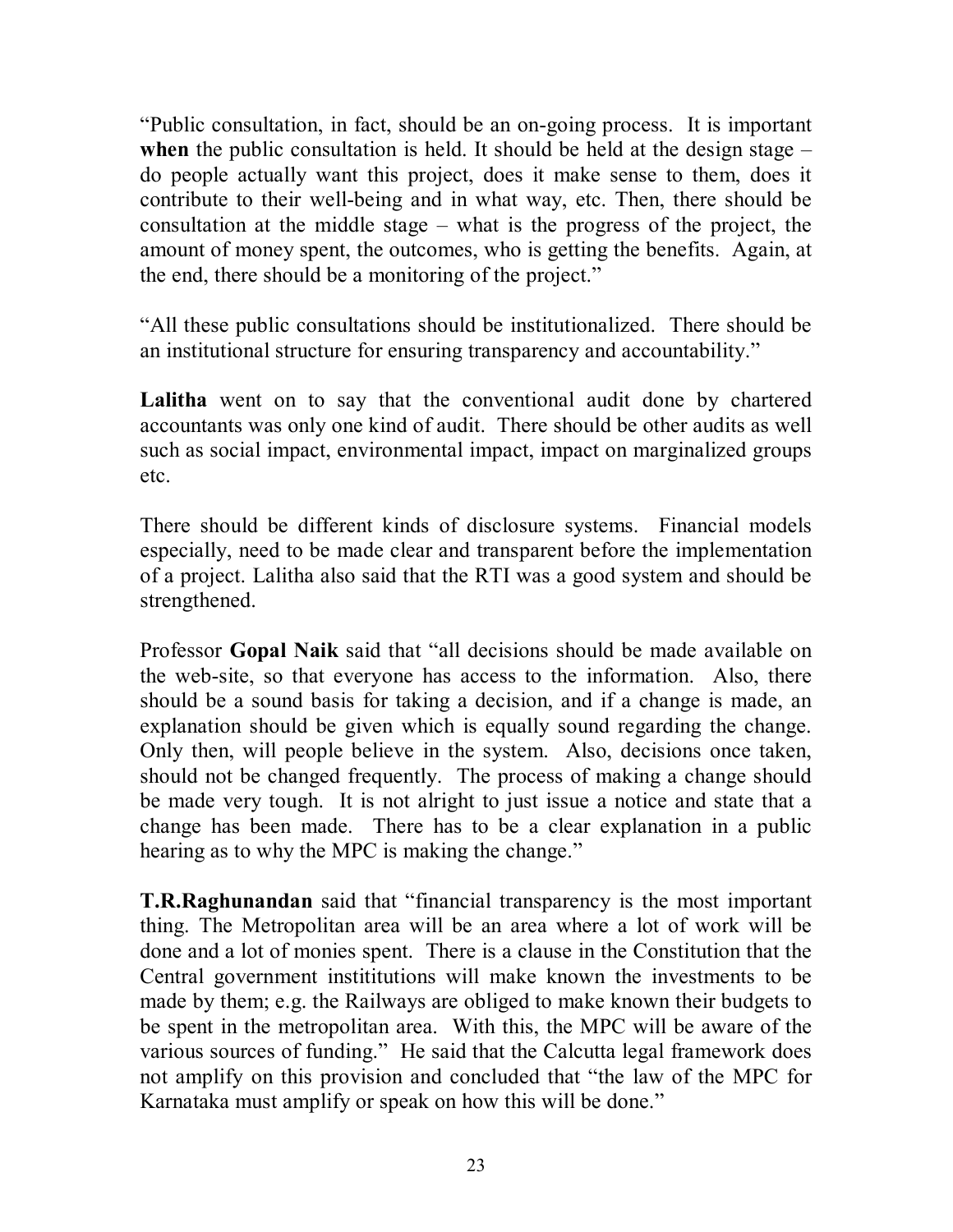When asked if there should be a supra-financial body which will hold the finances to implement the MPC plans, he said, "please do not suggest this. It will give rise to patronage, power and clout and all the negative connotations that go with it, such as hierarchy and centralization."

He also suggested that transparency be imposed on everyone so that they will disclose their budgets with a code number through e-governance. A citizen can then click and find out the work done in his area and the monies spent on it.

**Colonel Mathew** said that "whatever the model of governance (Board, Department etc.), it must be accountable to the ultimate beneficiary and it must function in a completely transparent manner. For this, Part 2, Section 4 of the RTI Act must be implemented. It states that a suo moto disclosure by all possible medium be made. Then, the necessity of raising questions through RTI itself will not be there. The moment that all these organizations make disclosures, they will become transparent and corruption will cease."

**Jagannath, ex-President of Bellandur Gram Panchayat** said that when he was president of the Gram Panchayat, he had telecast the GP meetings to the 24 villages in his GP. Similarly, arrangements should be made to telecast the MPC meetings to the people of Bengaluru. All information should be available to the public. For instance, in the building of a road, the names of the contractor and engineer should be made public as also the thickness of the road etc. This information should be available in public places and on websites.

#### **Sub-committees of MPC:**

Planning by the ULBs and RLBs includes not just spatial planning but sectoral planning as well. The Twelfth Schedule of the 74<sup>th</sup> Amendment indicates the sectors in which planning should occur. These include water supply for domestic, industrial and commercial purposes, public health, sanitation, conservancy and solid waste management, safeguarding the interests of the weaker sections, slum improvement and upgradation, urban poverty alleviation etc. The Corporations in all the States have obligatory and discretionary functions. The obligatory functions include supply of water and maintenance of waterworks, supply of electricity, road transport, provision of primary education etc. The discretionary functions include public housing, organization of fairs and exhibitions etc.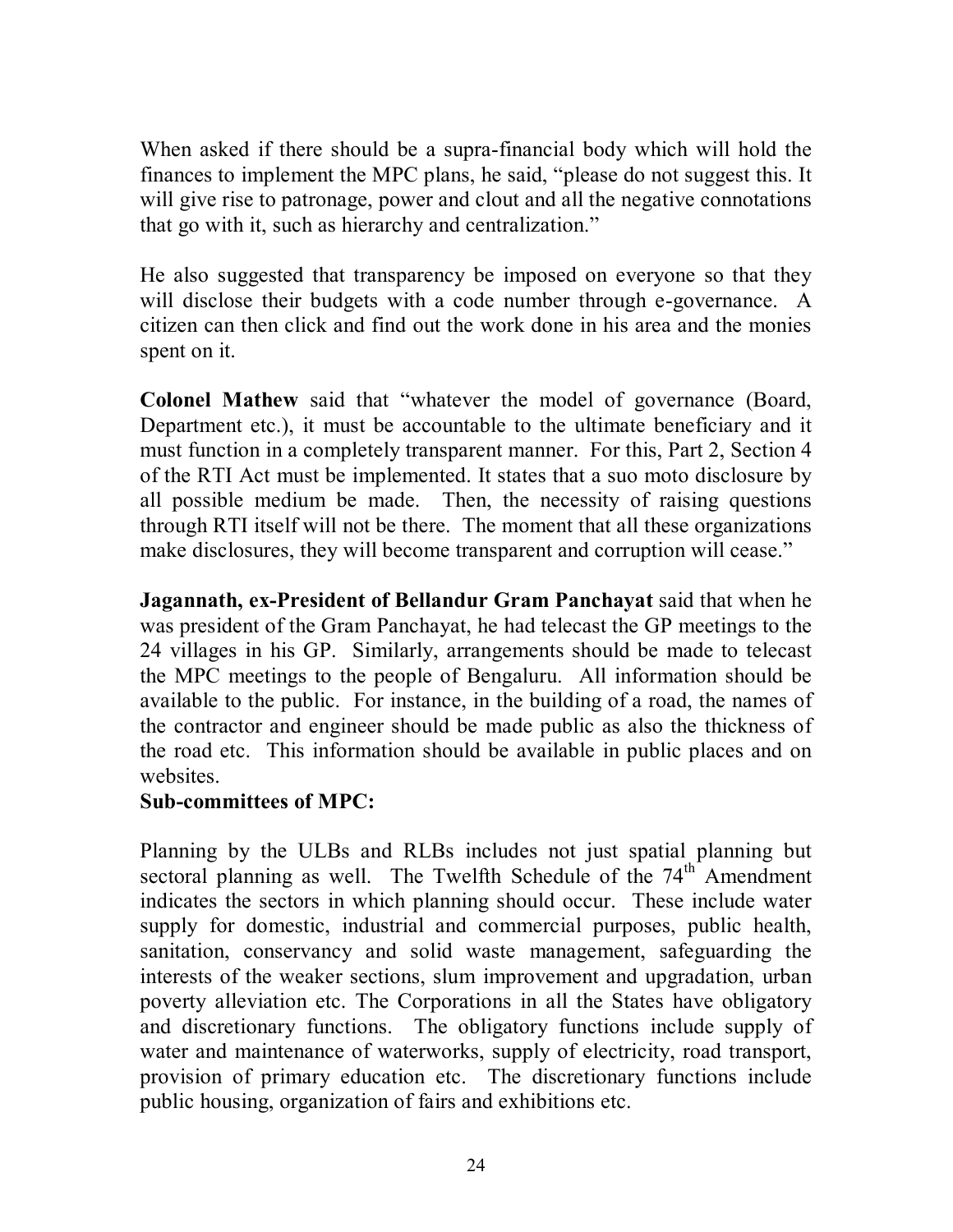No doubt, the local bodies will prepare plans in all these areas with the help of the government line departments and forward the same to the MPC. So also the parastatals will submit their plans. The MPC may constitute sectoral committees to go into these plans and formulate a comprehensive plan for the metropolitan area. The Kolkata MPC had constituted 5 Sector Committees on:

Drainage, Sewerage and Sanitation Traffic, Transportation, Railways and Waterways Water Supply Education, Health, Employment and Bustee Environment, Wetland, Planning and Parks

According to the paper presented by **Barun Ray**, the sectoral committees of KMPC were involved in preparing "Sectoral Development Plan/Master Plan for the respective sector, after taking into account the plans prepared for the Metropolitan Area; the matters of common interest between the different units of local self-government and also the overall objectives and priorities of the Government.

Here, one may discuss as to what sectors should be included in the Bengaluru MPC. During the discussion on the Kolkata MPC, Kathyayini Chamaraj said that the sub-committees in the KMPC appear to go beyond the purview of the Twelfth Schedule, since it includes employment. She enquired if this subject has been devolved to local bodies and if so, who is the officer to deliver this service? Is it a state official or a local body official?

**Barun Ray** replied that there is a representative of the Chamber of Commerce on the Committee and hence the issue of employment was taken up. However, there is no official as such to deal with the subject. Rather, there is only a broad perspective which has been incorporated, which is to create jobs for the people. There is also an attempt to converge the various government programmes, e.g. the Rojgar Yojana and other employment programmes into an employment plan. There is also discussion regarding various vocational avenues of employment like welders, plumbers, etc.

One of the recommendations put forward in that presentation was that "the plan should be a developmental plan and not just a land use plan or a zonal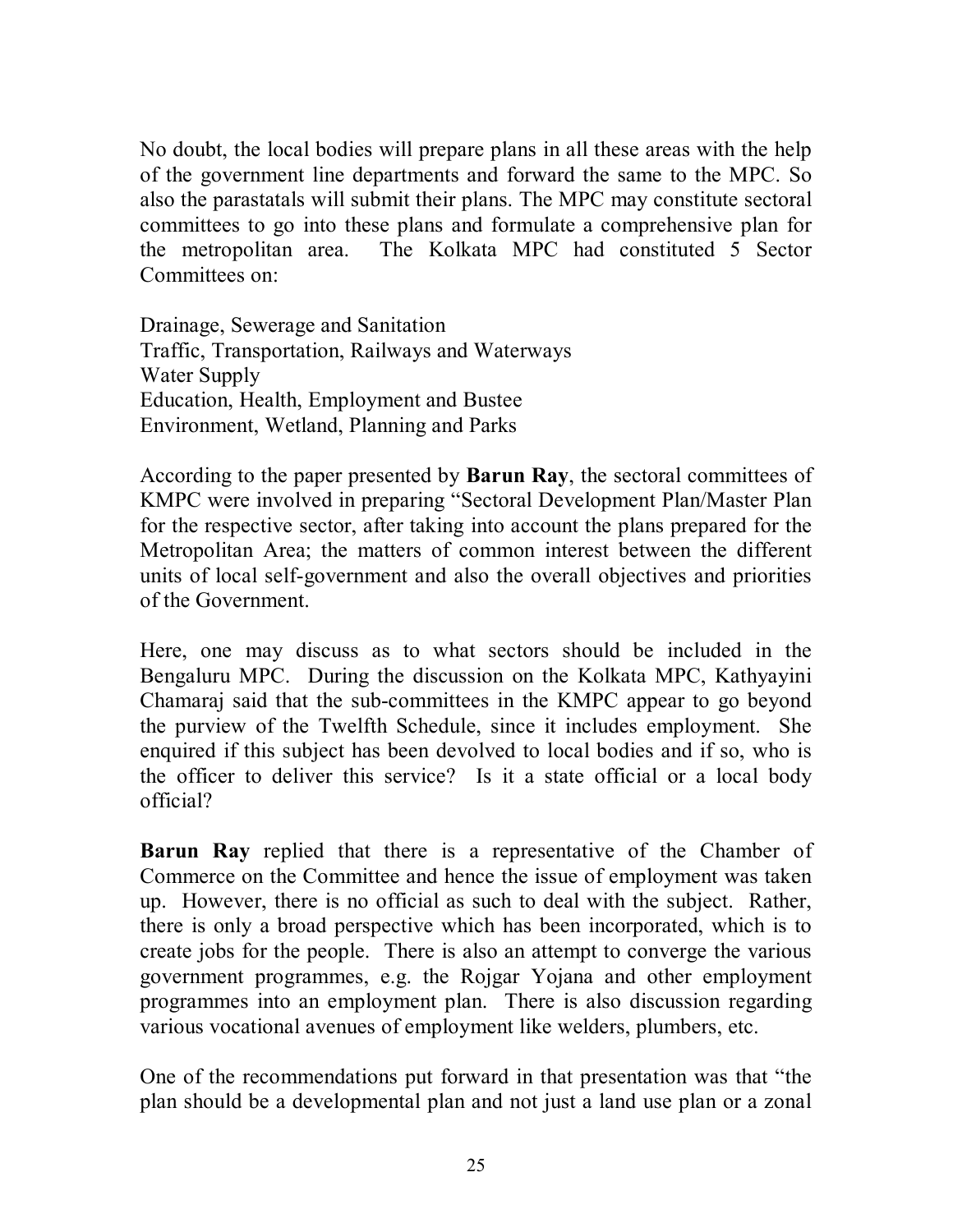regulation plan. It should focus on all aspects of the city's development, including environment, transportation and public health. Hence, the subcommittees are an important component of the MPC.

In addition to the sub-committees, the KMPC also has an Executive Committee and a Kolkata Urban Services for the Poor Sub-Committee.

The role of the Executive Committee is given as:

To co-ordinate, on behalf of the KMPC, the development activities within the KMPA

To review and monitor the work of all the 5 Sectoral Committees

To consider and finalize the sectoral plans and submit to KMPC for approval To convene meetings of KMPC and provide necessary support to KMPC for decision-making.

According to **Lalitha Kamath,** the MPCs will have to provide sectoral planning. There is need for coordination across the sectors. For instance, water and health are closely related and inter-sectoral coordination is important.

She also said that the sectoral committees should be able to include additional experts wherever necessary. Each sector should have a data base. The MPC will require a technical cell to collect and collate the data on the basis of which the plans will be made.

**Vinod Vyasulu** was not too happy with the notion of sectoral subcommittees. He said, "I am not sure there should be sectoral committees, when there are elected members. This again is something to be decided locally. The setting up of sectoral sub-committees was a mistake of Kolkata MPC."

**Vijaya Kumar**, MLA, was cautious about setting up sub-committees. He said, "In the first two years, let a committee work. As and when the problems increase or we have a bad experience, we can think of another subcommittee. It is very premature to think of sub-committees now."

## **Operational Procedures**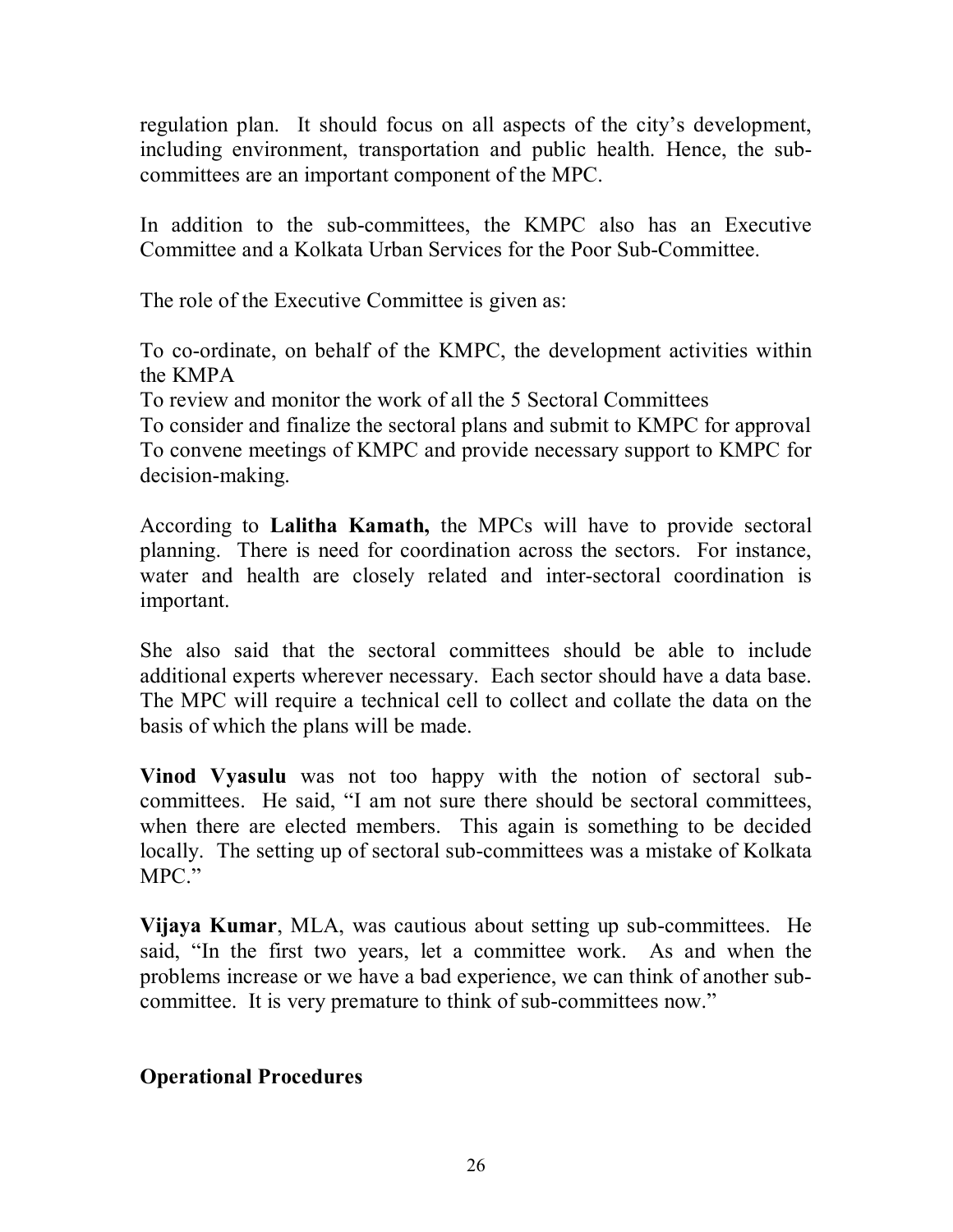Professor **Gopal Naik** said that initially, members have to meet frequently, try to demarcate functions etc., until an appropriate operational procedure evolves. Usually, operational procedures are devised within the organization to meet its goals through a process of trial and error. The important point is that the organization is professionally managed. One can meet frequently without transacting any business; therefore professional management needs to be stressed.

**Vinod Vyasulu** said, "I would not like to see the MPC to be straitjacketed with procedures. It should be given a chance to experiment and evolve. After all, there is no precedent. We have to learn as we go."

# **Civil Society and the MPC**

Many of the respondents saw a role for the citizen in the planning of his city. They spoke about the importance of involving the citizen in the public hearings regarding the planning process and this should be an ongoing process. They also saw a role for citizens' organizations such as RWAs and NGOs, which they felt are doing a good job in Bengaluru.

**P.R. Ramesh** said that an individual can and should participate in the public hearings called by the MPC regarding the plans. He said that the MPC is not a closed-door committee; it should be open to all to appear and have their say before it.

**Raghunandan** however said that the MPC should have an institutional interface and not a citizen interface. It can regulate violations to the plans done by institutions such as BDA but not individual violations. These presumably have to be pulled up by the ULBs. He said that the MPC is twice removed from the people; hence the lack of citizen interface.

Disgusted with the sceptre of corruption that looms large over them in Bengaluru and indeed in other parts of India as well, especially in its cities, where large amounts of money are likely to be spent, the respondents seem to rest their faith now in the citizen and his ability to root out corruption.

## **Relation and Equation of MPC with Urban and Rural Local Bodies**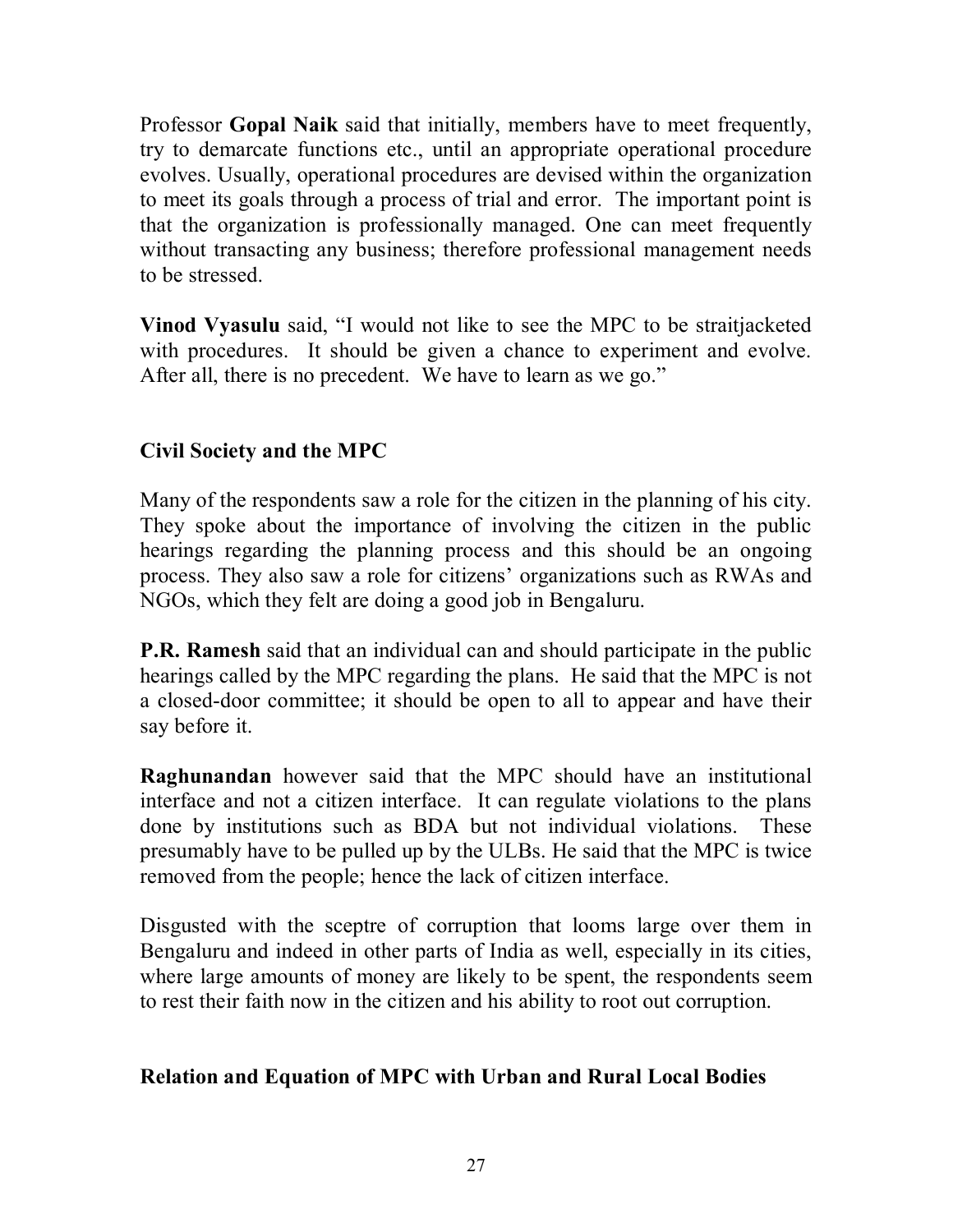Many of the respondents voiced their concern over the nature of the relationship between the MPC and the ULBs and RLBs. It was made clear to me by all the respondents that the MPC will be solely a planning body for the Metropolitan Area. The Local Bodies will be the executive with the task of implementing the plans.

The finance for implementation will be with the local bodies. Raghunandan stressed that the investments to be made by the Central Ministries should be made known well in advance, as this was in the  $74<sup>th</sup>$  Amendment. He warned against the MPC being a supra-finance body and Vijaya Kumar said angrily that the MPC "will not get a single pie". Raghunandan further said that the institutional interface should be flat. There should not be room for any hierarchy. At the most, the MPC can regulate the Local Bodies for violations of plans.

**Gopal Naik** said that rather than a regulatory or a supervisory function, the MPC should have a monitoring function. It should come down heavily on those who violate the plans. **Anita Reddy** said that she was scared of words like 'regulatory' and 'supervisory' and preferred the term 'monitoring' to describe the relationship between the MPC and the Local Bodies.

**Lalitha Kamath** said that the plans made by the Local Bodies would hold and cannot be overridden by the MPC, "otherwise what is the point of decentralization"? At best, the MPC can be a negotiating body, an arbitrator when conflicts arise between the various Local Bodies regarding the plans in the Metropolitan Area.

**Raghunandan** drew attention to the fact that the members of the Local Bodies were directly elected whereas the members of the MPC were twice removed from the people.

The respondents stated that the MPC will require a technical wing because the task of planning is not an easy one. It requires large inputs of data and the technical wing will be the repository of this data. The respondents looked forward wistfully to the day when they could buy one ticket and avail of the services of the Metro, the bus system and other modes of transport to get around Bengaluru. This coordinated planning, they believed, would emanate from the MPC, an extremely important function and one that is sorely lacking in this city.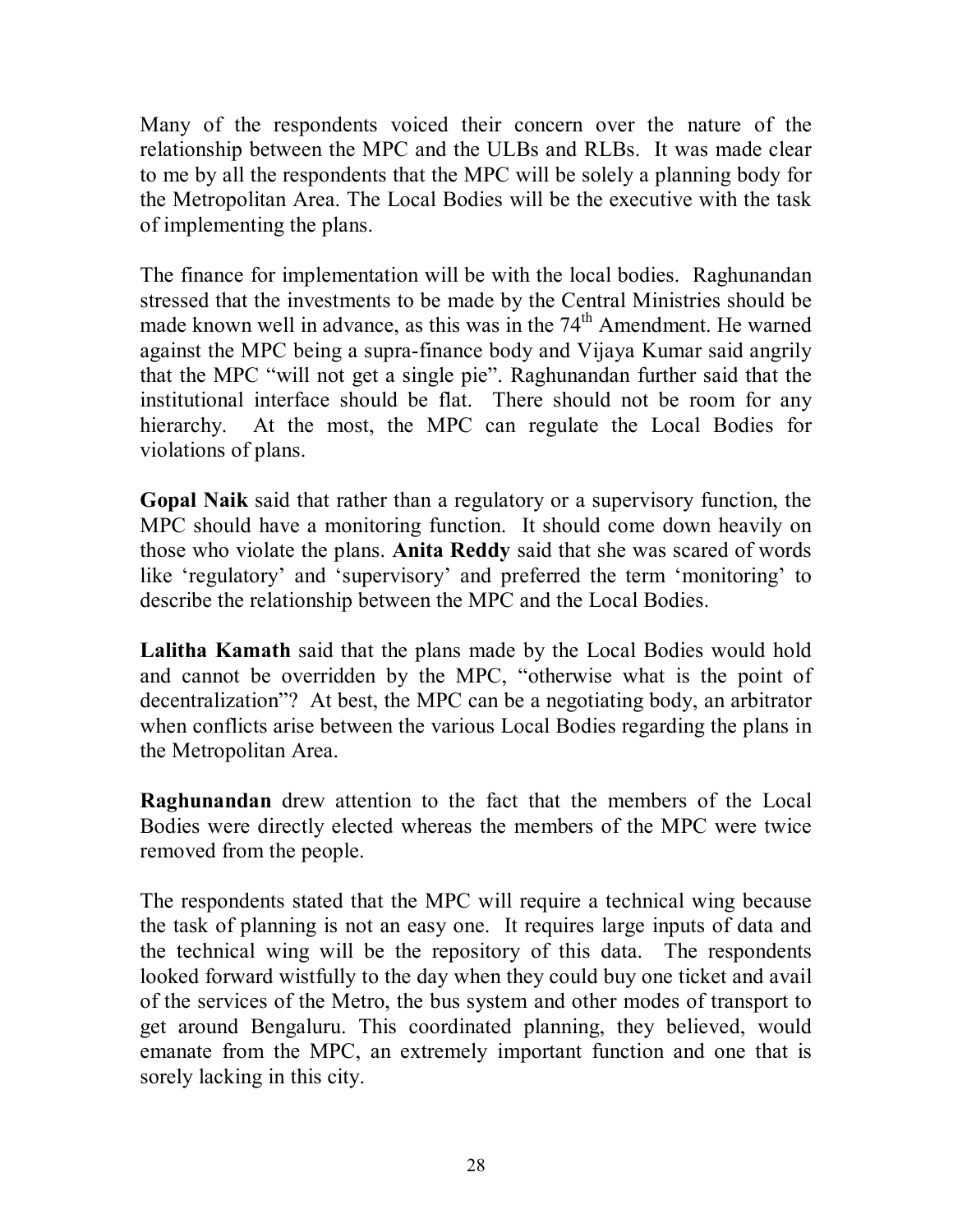#### **Readings**

Sivaramakrishnan K.C. and Leslie Green. 1986. *Metropolitan Management: The Asian Experience*. Economic Development Institute. The World Bank. Oxford University Press. Washington D.C.

Nair, Janaki. *The Promise of the Metropolis: Bengaluru's Twentieth Century*

Report of the Expert Committee. Governance in the Bangalore Metropolitan Region and Bruhat Bangalore Mahanagara Palike. 2008.

Legislative Actions towards formation of Kolkata Metropolitan Planning Committee, West Bengal. 2001. Kolkata Metropolitan Development Authority.

#### **Interviewees**

## **ABIDe**

- 1. Mr. Ashwin Mahesh
- 2. Ms. Anita Reddy

#### **Bureaucrats**

- 3. Mr. K Jairaj, Bescom, Karnataka
- 4. Mr. Thangaraju, UDD, Karnataka
- 5. Mr. Raghunandan RDPR Ministry.
- 6. Mr. Krishna Kumar, retired Advisor to Governor

## **Mayors**

- 7. Mr. P.R. Ramesh
- 8. Ms. Mumtaz Begum

## **City MLAs**